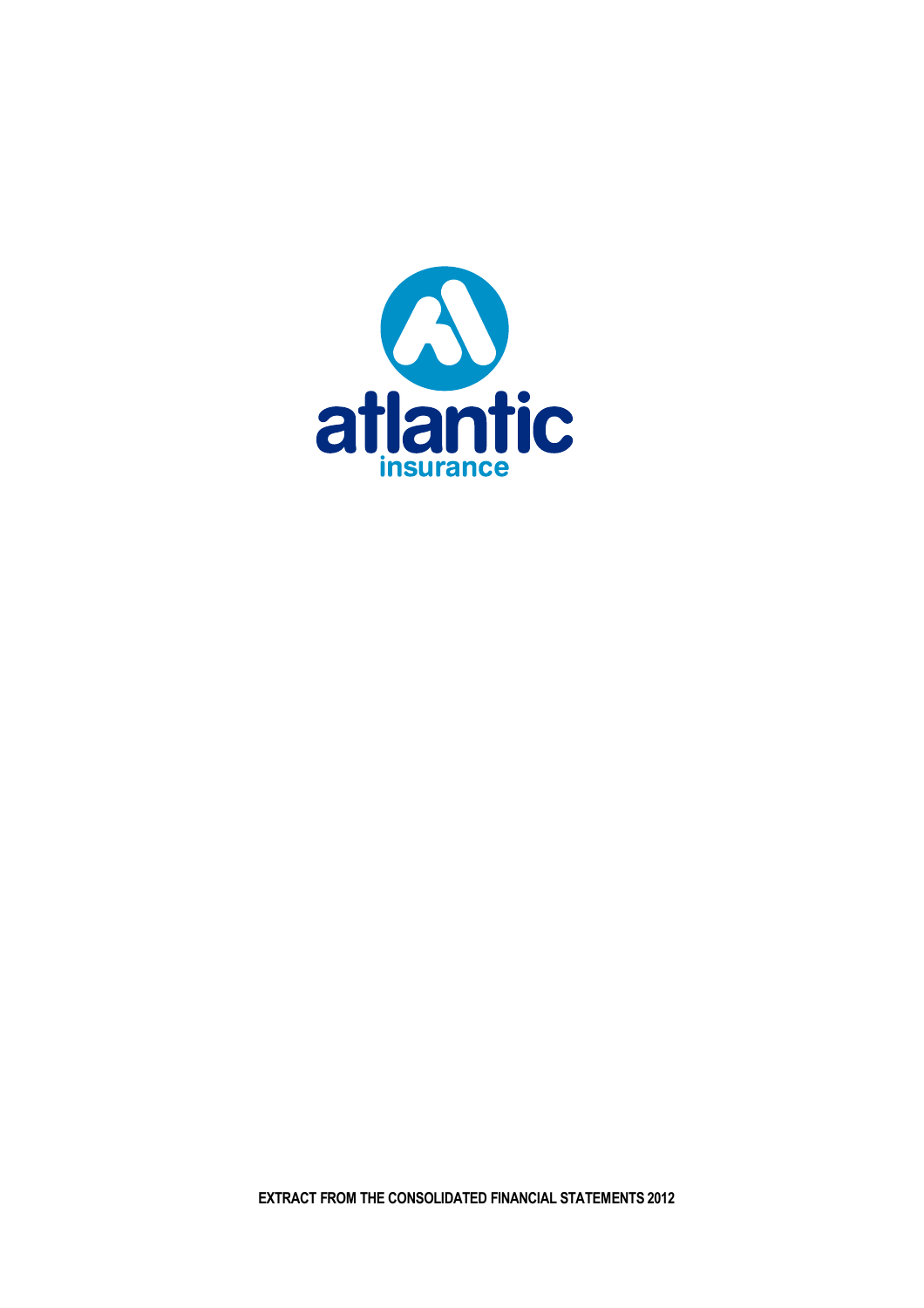## **HISTORICAL FINANCIAL INFORMATION**



## **Gross Written Premiums by Insurance class**

.

Motor Accident & Health Property Liability Marine & Aviation Others





## **Profits, Assets, Liabilities and Shareholders' Interest**

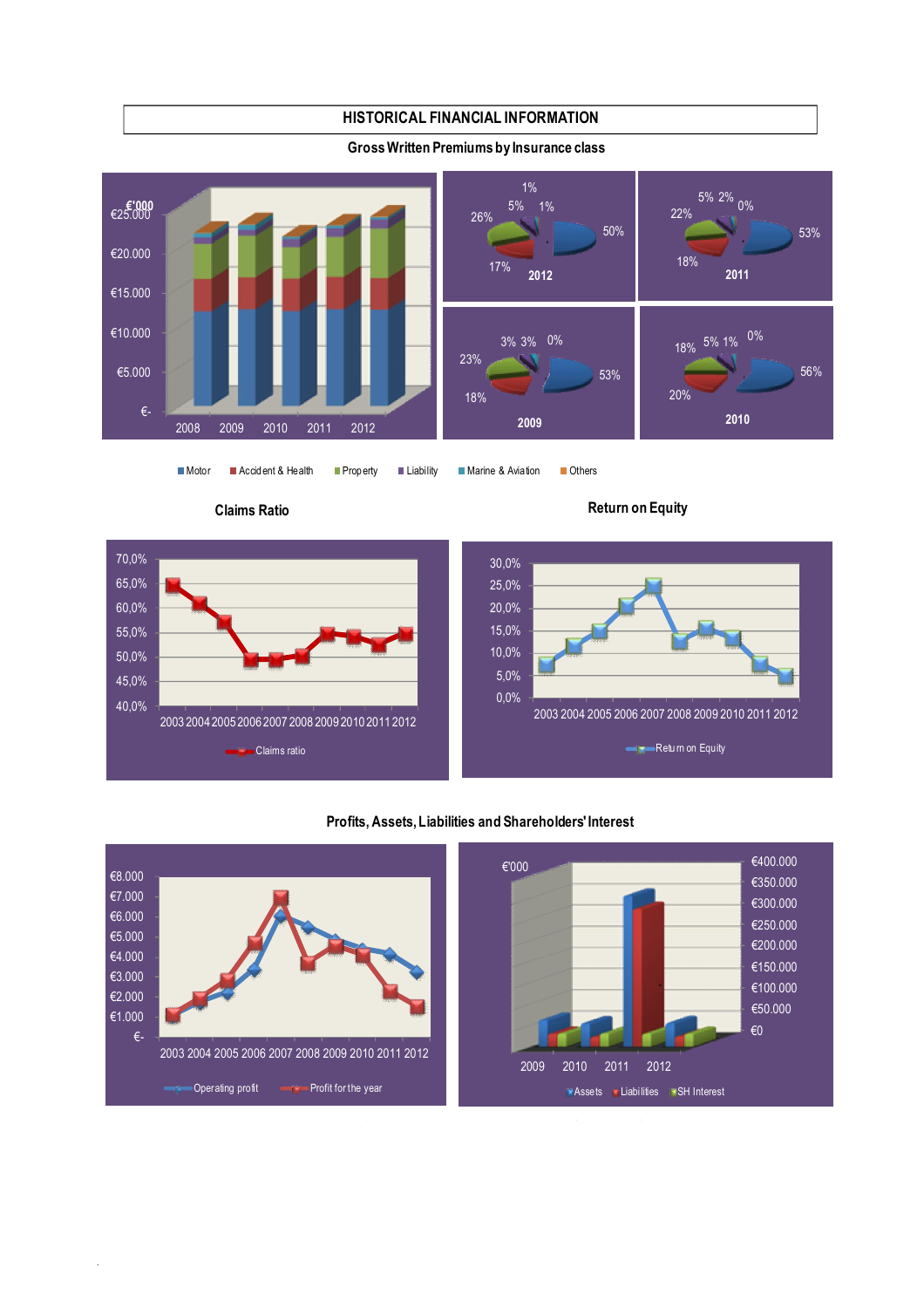.

# **EXTRACT FROM THE CONSOLIDATED FINANCIAL STATEMENTS 2012**

| <b>CONTENTS</b>                                                 | Page    |
|-----------------------------------------------------------------|---------|
| <b>Officers and Professional Advisers</b>                       |         |
| Chairman's Statement                                            | 2       |
| Directors' Report                                               | $3 - 7$ |
| <b>Consolidated Profit and Loss Account</b>                     | 8       |
| Statement of Comprehensive Income                               | 9       |
| <b>Consolidated Statement of Financial Position</b>             | 10      |
| Consolidated Statement of Changes in Equity                     | 11      |
| <b>Consolidated Cash Flow Statement</b>                         | 12      |
| Extract from the notes to the consolidated financial statements | 13-22   |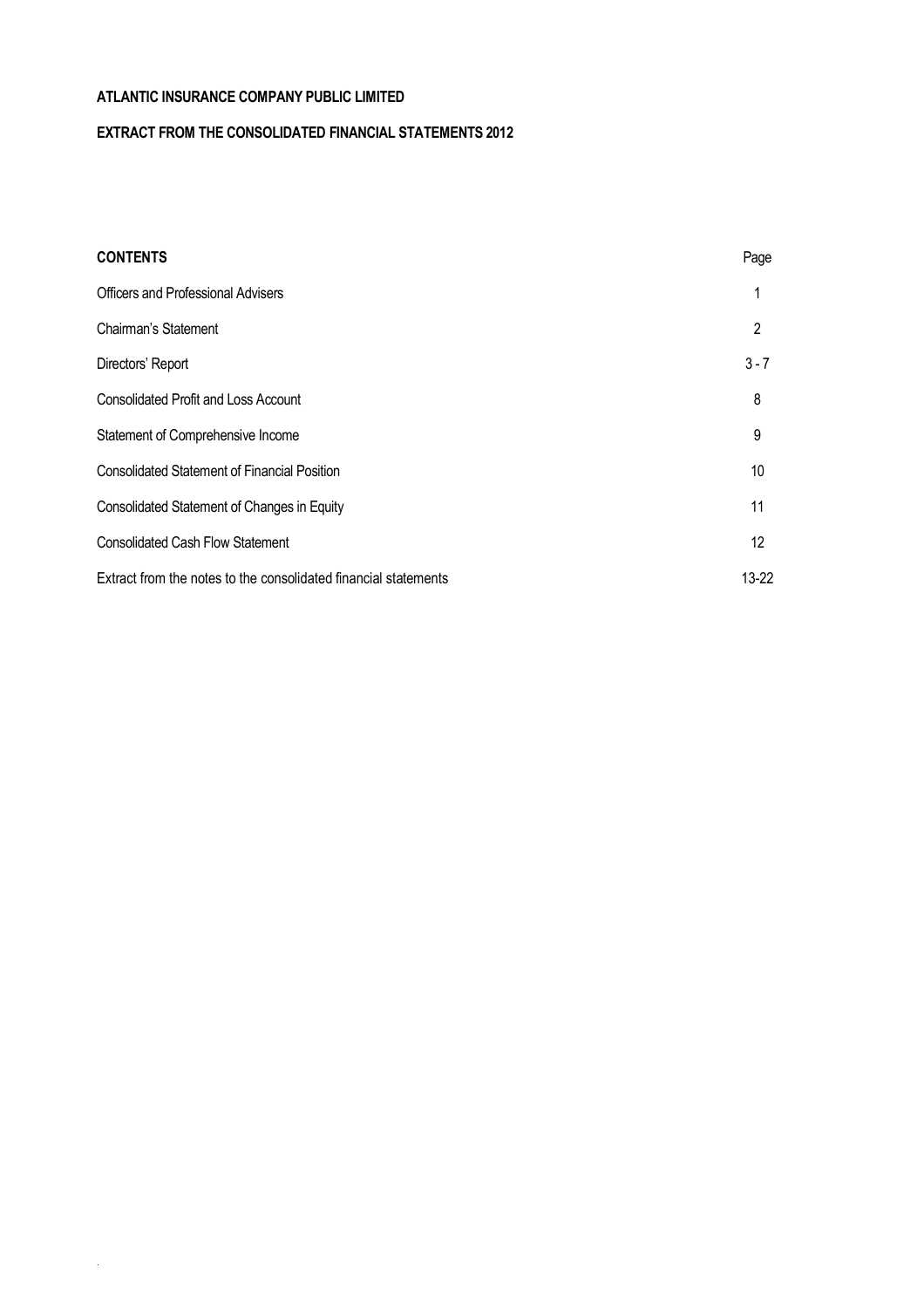# **OFFICERS AND PROFESSIONAL ADVISERS**

## **Board of Directors Registered office**

Emilios Pyrishis Chairman and Managing Director 15 Esperidon Street 15 Esperidon Street Andreas Pirishis Vice Chairman Atlantic Building Andreas Frangoullis George Pyrishis Charalambos Alexandrou Nina Pyrishis Panayiotis Mallis Triantafyllos Lysimachou

Marios Savvides (Alternate Director of Mr Lysimachou)

**Secretary** Andreas Pirishis

Joannides + Co Limited L. Papaphilippou & Co. Certified Public Accountants and Registered Auditors 13 Ayiou Prokopiou Street CY-2406 Engomi, Nicosia

#### **Bankers**

Bank of Piraeus (Cyprus) Limited Co-operative Bank Allileggyis<br>Bank of Cyprus Public Limited Co-operative Bank Ledra Bank of Cyprus Public Limited<br>
Co-operative Bank Ledra<br>
Co-operative Bank Lyssi<br>
Co-operative Bank Lyssi Cyprus Popular Bank Public Limited<br>
Hellenic Bank Public Limited<br>
Hellenic Bank (Cyprus) Ltd Hellenic Bank Public Limited<br>
Russian Commercial Bank (Cyprus) Ltd<br>
Russian Commercial Bank (Cyprus) Ltd Russian Commercial Bank (Cyprus) Ltd<br>Barclays Bank Plc USB Bank Plc

**Company registration number**: ΗΕ20008

## **Auditors Legal advisers**

Cyprus Development Bank Plc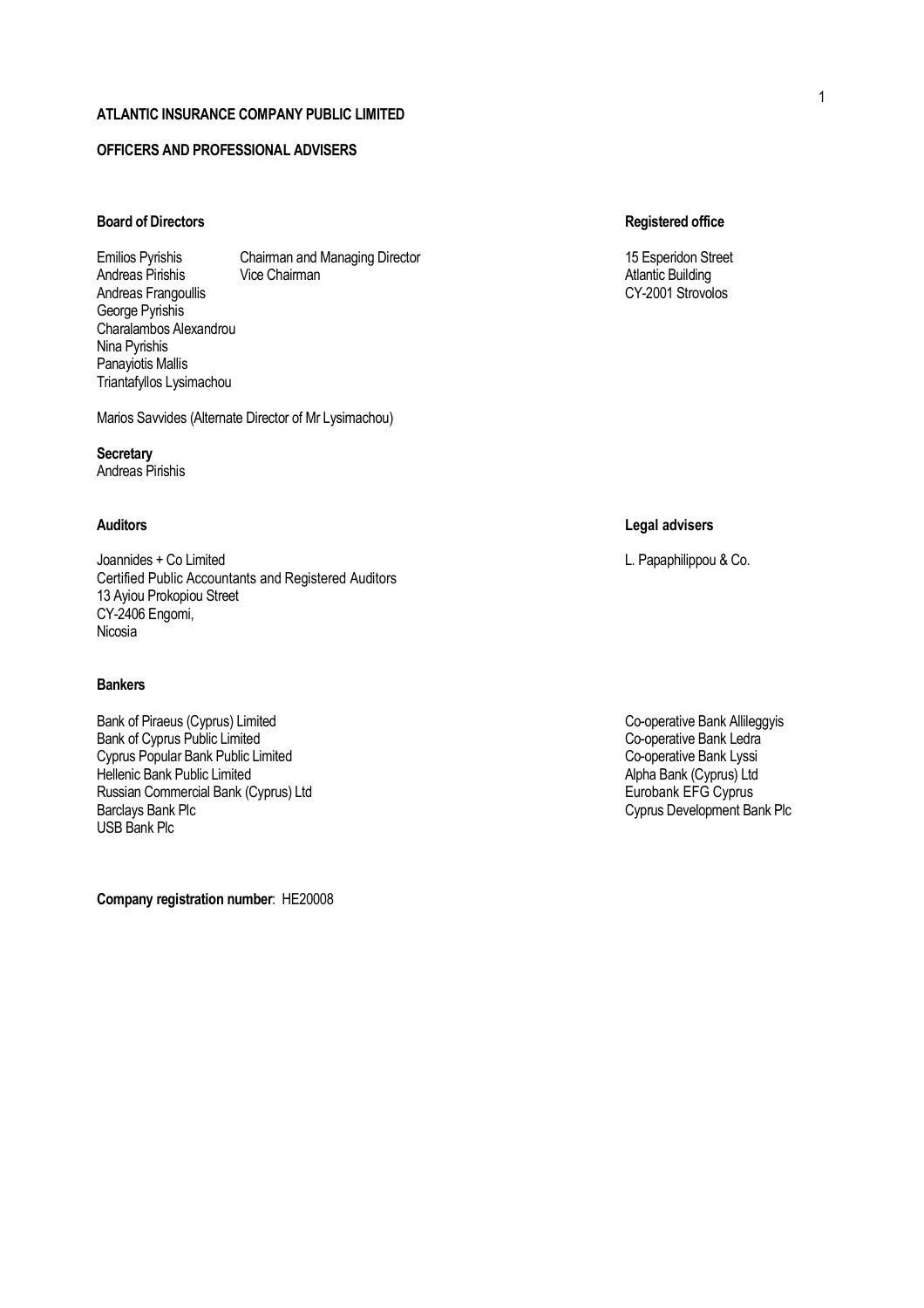### **CHAIRMAN'S STATEMENT**

I am pleased to communicate with you again to inform you about the progress and activities of the Group for the year ended 31 December 2012.

Despite the unfavorable economic environment that prevailed during the year the Company managed with sound strategic planning and effective risk management to present satisfactory under the circumstances results and maintain its economic strength which enables it to propose this year as well, the payment of a very satisfactory dividend.

The Group's profits attributable to the shareholders for the year ended 31 December 2012 fell by 33,7% to €1,53 million against €2,31 million in 2011.

The profits from operations of the Group amounted to  $\epsilon$  3,32 million compared to  $\epsilon$  4,18 million in 2011 recording a decline of 20,5%. Operating profits were adversely affected by increased claims payable to policyholders which reached €9,80 million compared to €9,28 million in 2011. The claims ratio on earned premiums rose as a result to 54,90% from 52,74% during the previous year.

Gross written premiums including policy fees increased by 4.9% reaching € 23,87 million compared with € 22,75 million in 2011 while net earned premiums amounted to € 17,86 million versus € 17,59 million during the previous year, recording an increase of 1,5%.

Administrative expenses amounted to €4,74 million compared to €4,61 million in 2011 recording an annual increase of 2,7% which was mainly attributed to the increased provisions for doubtful debts which rose to €0,41 million from €0,27 million in 2011. Net finance income fell to €0,74 million from €0,94 million in 2011 mainly due to the reallocation of part of the Company's bank deposits to foreign banks bearing a lower deposit interest rate.

The loss from sale and revaluation of investments amounted to €2,15 million against €2,36 million in 2011. This amount includes loss from the revaluation of investment properties of €0,10 million (2011: profit €0,36 εκ.), permanent diminution in the value of investments of €1,06 million (2011 €1,67 million), transfer from the fair value reserve on the sale of investments of €1,05 million (2011: €0,18 million) and profit from foreign investments of €0,25 million (2011: loss €0,14 million)

On 28 December 2012 with the payment of the amount of €102.5 million the Company completed the claim payments regarding the insurance compensation of the Electricity Authority of Cyprus for damages that resulted from the explosion in Evangelos Florakis naval base in Mari in June 2011. The total claim amount of € 132.5 million is the largest insurance compensation that has ever been paid in Cyprus.

Despite the negative financial environment the Group managed to maintain its financial strength with own funds amounting to  $\epsilon$  29.91 million compared to €30,02 million in 2011.

The Board of Directors after taking into account the financial results for the year 2012, the capital requirements and the profitability prospects of the Group for the coming year as well as the negative economic conditions, decided to propose for approval at the Annual General Meeting of the Company the payment of a dividend of 5 cents per share (2011:7 cents).

The recent serious developments relating to the decisions of the Eurogroup were a major blow to the financial system of Cyprus and are expected to have serious negative effects on the local economy the size of which is anticipated to suffer an unprecedented contraction. The management of the Group is taking all necessary measures to overcome the crisis. The strategic objectives of the Group will focus on the minimisation of the negative effects of the crisis, the protection of the capital base, the maintenance of healthy liquidity position, the broad diversification of deposits and other financial assets and the effective risk management. With prudence, discipline and determination the management believes that Atlantic has the potential to overcome the upcoming storm with minimum losses.

Finally, I would like to express my warm and sincere appreciation to our shareholders, customers and associates for their constant support and loyalty. I also express my appreciation to the staff of the Group for their dedication, professionalism and diligence.

Emilios Pyrishis Chairman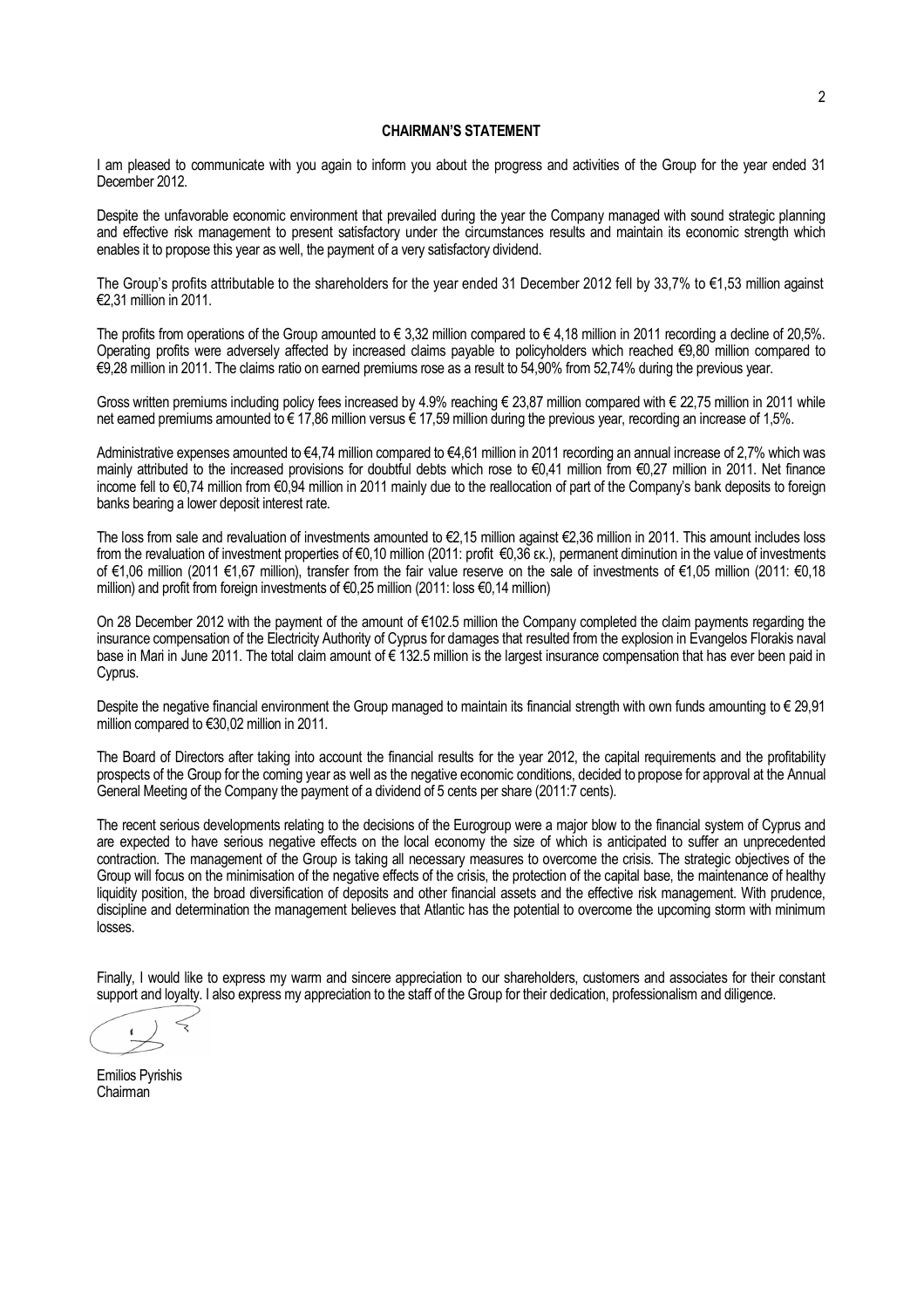### **DIRECTORS' REPORT**

The Board of Directors of Atlantic Insurance Company Public Limited (the "Company") submits its Annual Report and the audited consolidated financial statements of the holding Company and its subsidiaries (the "Group") for the year ended 31 December 2012.

#### **Principal activities**

The principal activities of the Group are the undertaking of insurance business of the classes of Accident and Medical, Motor, Aviation, Marine and Goods Transportation, Fire and other Property Damage, General Liability, Credit and Guarantees and miscellaneous general business, the possession of land with the intention of its division into plots and their disposal and the provision of financial, consultancy and brokerage services. During the year there were no changes in the Group's activities.

#### **Branches**

The Company provides insurance services through its headquarters that are located in Nicosia and its branches which are located in the cities of Larnaka, Limassol and Paphos.

#### **Review of the developments, position and results of activities**

The profit attributable to shareholders based on the audited consolidated financial statements is lower by  $\epsilon$ 0,52 million compared with the preliminary results of 2012 which were announced on February 22, 2013. The negative deviation is mainly due to the increase by €0,48 million in the provision for impairment in the value of the shares of Bank of Cyprus. The management decided to provide for the full impairment of the shares of Bank of Cyprus which are held by the Company, following the Decree for the 'Rescue by own means' of the Bank of Cyprus which was issued by the Central Bank of Cyprus on March 29, 2013, according to which all the rights of the existing ordinary shares of Bank of Cyprus are suspended until the day of the re-conversion of Class D shares. The reconciliation between the audited annual consolidated financial statements and the latest published preliminary results for the year 2012 is presented in note 37 of the Consolidated Financial Statements.

The Group's profits attributable to the shareholders for the year ended 31 December 2012 fell by 33,7% to €1,53 million against €2,31 million in 2011.

Gross written premiums including policy fees increased by 4.9% reaching € 23,87 million compared with €22,75 million in 2011 while net earned premiums amounted to €17,86 million versus €17,59 million during the previous year, recording an increase of 1,5%.

Other income from insurance operations declined to €0,84 million from €1,04 million mainly due to the reduction of reinsurance commissions receivable as a result of the increase of the retention amount under the Property reinsurance treaties and the subsequent reduction of the reinsurers' participation. There was also a reduction in profit from pools.

Income from brokerage and financial services fell to €0,73 million against €1,09 million in 2011 as a result of the adverse financial conditions and the reduced trading activity in the Cyprus and Athens Stock Exchanges.

The Group's profit from operations fell 20,5% as they reached €3,32 million compared to €4,17 million in 2011. The profit from operations of the insurance sector decreased by 15,3% to €3,41 million (2011: €4,03 million). Profit from operations was adversely affected by the increase in net claims incurred which amounted to  $\epsilon$ 9,80 million (2011:  $\epsilon$ 9,28 million) and led to a rise in the claims loss ratio to 54,90% as compared to 52,74% in the previous year.

Administrative expenses amounted to €4,74 million compared to €4,61 million in 2011 recording an annual increase of 2,7% which was mainly attributed to the increased provisions for bad and doubtful debts which rose to €0,41 million from €0,27 million in 2011.

Net finance income fell to €0,74 million from €0,94 million in 2011 mainly due to the reallocation of part of the Company's bank deposits to foreign banks bearing a lower deposit interest rate.

The loss on sale and revaluation of investments amounted to €2,15 million in comparison with €2,36 million in the previous year. This amount includes loss on revaluation of investment properties of €0,10 (2011:gain €0,36 million), permanent diminution in the value of investments available for sale of €1,06 million (2011:€ 1,67 million), profit on foreign investments of €0,25 million (2011: loss €0,14 million) and transfer from the fair value reserve to the profit and loss account on the sale of investments of €1,05 million (2011: loss €0,18 million).

On 28 December 2012 with the payment of the amount of €102.5 million the Company completed the claim payments regarding the insurance compensation of the Electricity Authority of Cyprus for damages that resulted from the explosion in Evangelos Florakis naval base in Mari in June 2011. The total claim amount of € 132.5 million is the largest insurance compensation that has ever been paid in Cyprus.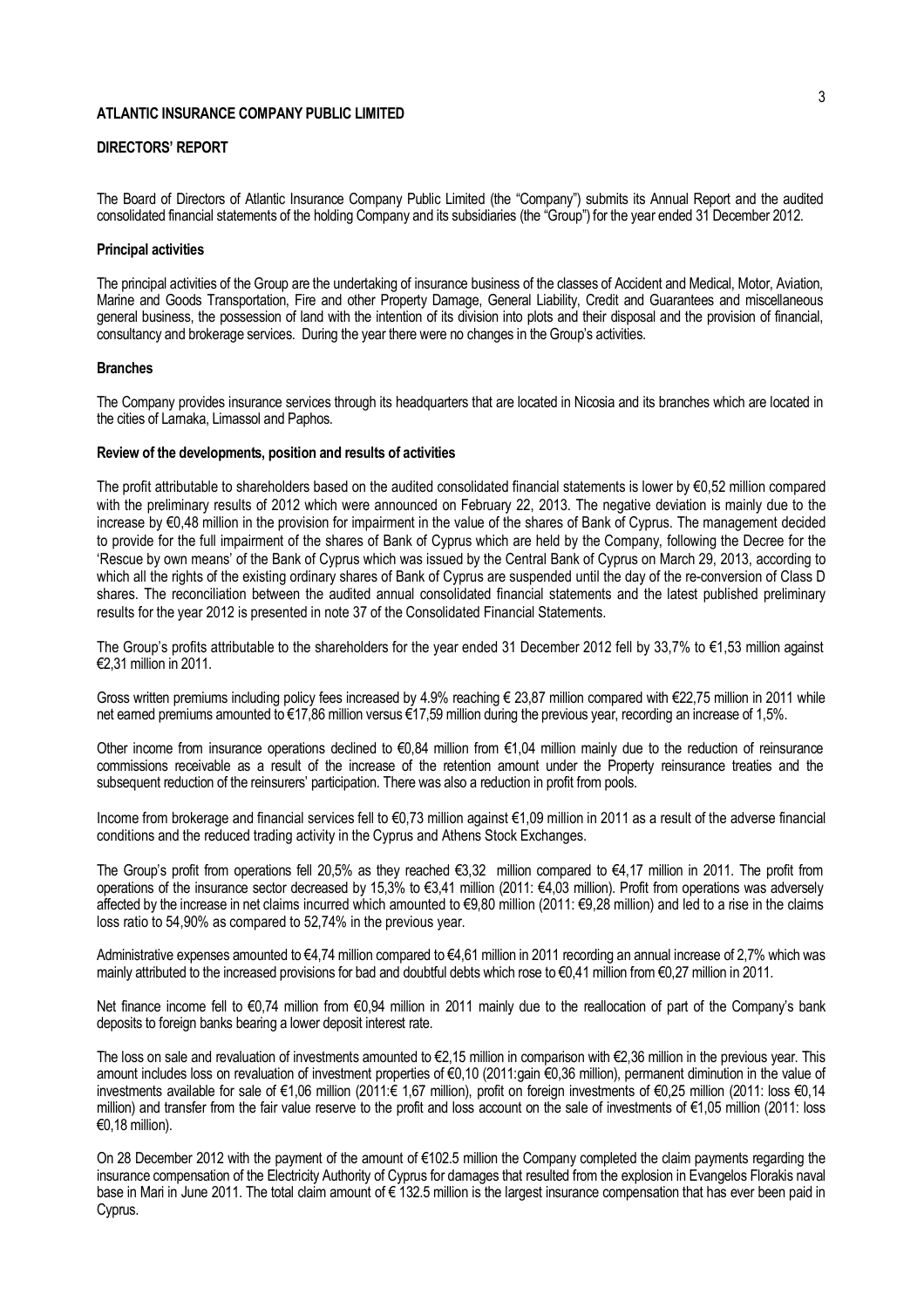#### **DIRECTORS' REPORT (continued)**

Equity attributable to shareholders amounted to €29,91 million compared to €30,02 million in 2011 with the return on equity in 2012 reaching 5,1%. Equity includes an amount of €78 thousand which represents the cost of the Company's own shares.

#### **Financial results**

As shown on page 8 of the extract from the consolidated financial statements, net profit attributable to shareholders reached €1,53 million compared to €2,31 million in 2011, recording an annual decrease of 33,7%. Profit for the year is transferred to reserves. The reconciliation between the audited annual consolidated financial statements and the latest published preliminary results for the year 2012 is presented in note 37 of the Consolidated Financial Statements.

#### **Dividend**

The Board of Directors has decided to propose for approval at the Annual General Meeting of the Company the payment of a dividend of 5 cents per share (2011: 7 cents).

#### **Significant risks and uncertainties**

The most significant risks that the Group is exposed to are described in note 33 of the consolidated and separate financial statements of the Company.

#### **Prospects**

After taking into consideration the progress of operations of the Company during the current year and following a review of the prospects and financial information to date the Board of Directors believes that the current year will be much more difficult than last year especially following the recent serious developments relating to the decisions of the Eurogroup which were a major blow to the financial system of Cyprus and are expected to have serious negative effects on the local economy the size of which is anticipated to suffer an unprecedented contraction. The management is taking all necessary measures to overcome the crisis in order for the company to overcome the upcoming storm with minimum losses.

#### **Tangible Fixed Assets**

Capital expenditure for tangible fixed assets amounted to €47 thousand as shown in note 15 of the financial statements.

#### **Investment in subsidiary undertakings**

There was no change in the Company's investment in subsidiary undertakings during the year.

#### **Share Capital**

The authorised share capital of the Holding Company amounts to €85 million divided into 250 million ordinary shares of a nominal value of €0,34 each. The issued share capital of the Company amounts to €13,30 million divided into 39,11 million ordinary shares of a nominal value of €0,34 each. All the titles of the Company are listed in the Cyprus Stock Exchange and there are neither any restrictions in the transferability of the titles of the Company nor any known agreements between shareholders that may imply restrictions in the transferability of the titles and/or the voting rights.

The Extraordinary General Meeting of the Company which took place on 6 June 2012 approved the following Special Resolution:

"That the Board of Directors be authorized and is hereby authorized to implement a buy- back programme, in accordance with the provisos of the Companies Act 2 /2002 (Revised) and the provisos of the Commission Regulation (EC) 2273/2003 of the European Committee. The shares may be acquired either in the market or through a private agreement.''

The purpose of the above resolution was the extension of the Company's buy-back programme for the period June 6,2012 to June 5 2013.

During the year the Company did not acquire any own shares. The total number of own shares at 31 December 2012 is 80.150 and the total acquisition cost amounts to €78 thousand.

No other change in the capital structure of the Company took place during the year.

#### **Major shareholders**

The shareholders owning directly or indirectly more than 5% of the share capital of the Company on 31 December 2012 and 5 days before the date of approval of the financial statements are shown in note 30 of the financial statements.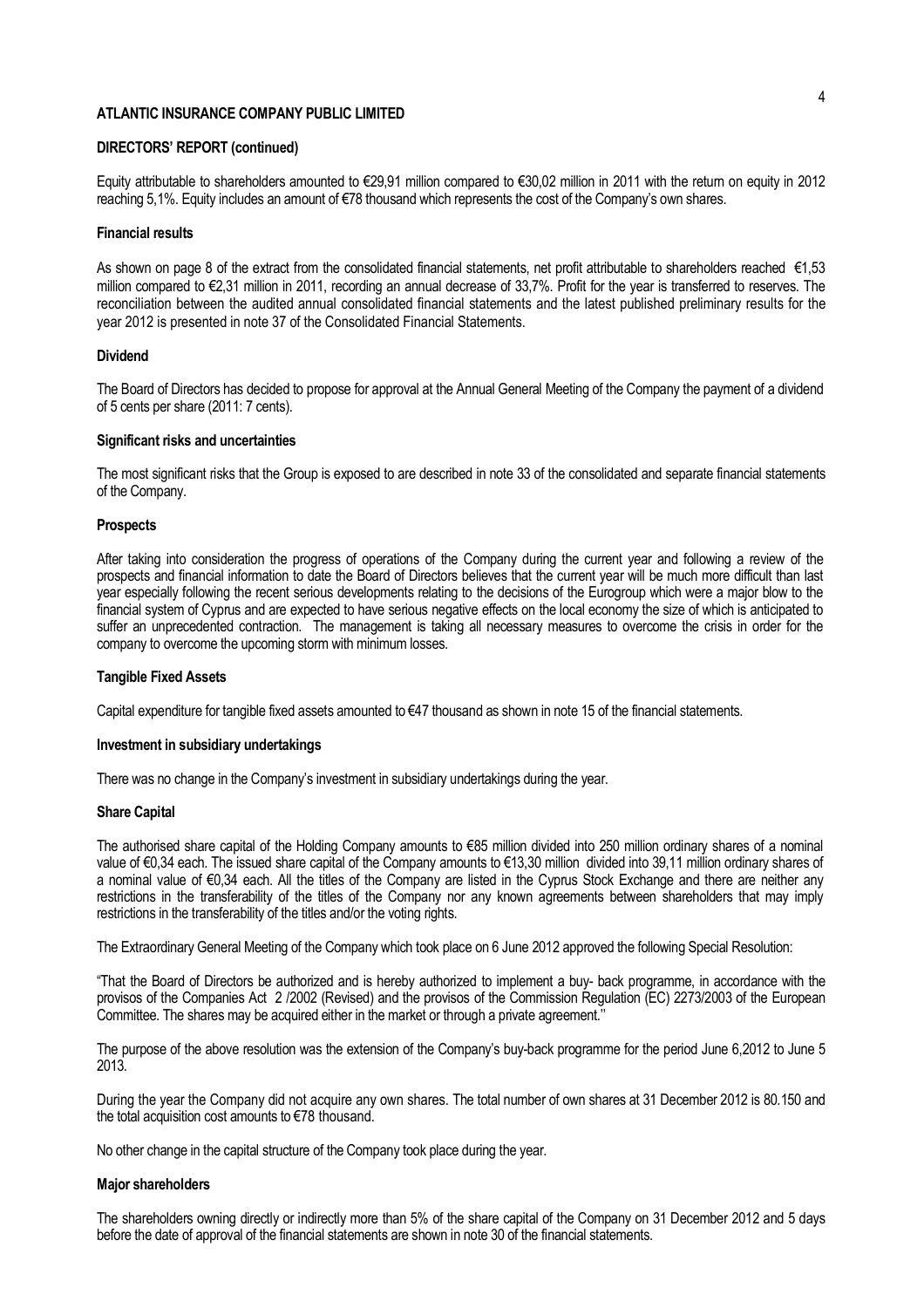#### **DIRECTORS' REPORT (continued)**

#### **Contracts with Directors' and related parties**

During the year the Company acquired for €1.1 million a piece of land owned by Mr. George Pyrishis. Mr. G. Pyrishis is a non-Executive Director of the Company. The acquired plot represents 1/2 share in a piece of land of 16.268 sq.m of which the other half already belongs to the company. The land is situated in Strovolos Municipality close to GSP. The property falls within the Urban Zone (Residential Zone) Ka7 and has a building coefficient of 80% and a 45% building coverage rate.

Before the decision was reached, the Company received valuation reports from two independent property assessors. In accordance with the relevant valuation reports the market value of the acquired property was estimated at €1,5 million and €1,32 million respectively.

The Board considered that the integration of the two pieces of land increases the potential for future development of the property and hence its future market value.

The transaction is considered as being part of the Company's investment activities, took place on an arm's length transaction basis and is included as part of the investment properties of the Company. The Company did not pay any goodwill for the acquisition since the property was recorded in the financial statements at the cost price which is considerably lower than the market value.

Mr. George Pyrishis and his brother Emilios Pyrishis, his mother Nina Pyrishi and his uncle Andreas Pirishis did not participate in the voting for the Board's approval of the acquisition of the land.

There were no significant contracts in force by the year end or by the date of approval of the financial statements to which shareholders owning directly or indirectly more than 5% of the share capital of the Company and members of the Board and the management of the Company, their spouses or minor children have or had direct or indirect material interest, with the exception of the contracts of employment of executive directors and the agreement for the appointment of Piraeus (Cyprus) Insurance Agency Ltd as an insurance agent of Atlantic Insurance Co Public Ltd as mentioned in note 32 of the financial statements.

The transactions of the Company with related parties are shown in note 29 of the financial statements.

#### **Significant events**

On 28 December 2012 with the payment of the amount of €102.5 million the Company completed the claim payments regarding the insurance compensation of the Electricity Authority of Cyprus for damages that resulted from the explosion in Evangelos Florakis naval base in Mari in June 2011. The total claim amount of € 132.5 million is the largest insurance compensation that has ever been paid in Cyprus. The payment of the above compensation did not have any impact on the Group's financial results due to the fact that the Company adequately reinsured 100% of the insured risk.

#### **Post balance events**

Events occurring after the reporting period which are affecting the understanding of the financial statements are presented in note 36 of the financial statements.

#### **Corporate Governance**

At present the Board of Directors has partly adopted the Code of Corporate Governance ('Code') issued by the Cyprus Stock Exchange since the Company is listed in the Alternative Market of the Cyprus Stock Exchange where the adoption of the Code is voluntary and not compulsory. The Code of Corporate Governance is published on the website www.cse.com.cy.

The report of the Board on the Code ('Report on Corporate Governance') is shown on pages 8 and 17 of the consolidated financial statements and is available on the Company's website www.atlantic.com.cy.

The degree of the Company's compliance and explanation of areas of non-conformity with the principles and articles of the Code at the date of the report are described in the Report on Corporate Governance.

There were no material differences between the audited results in the consolidated financial statements of 2012 and the most recently published preliminary results of the Group.

The Group adopts effective procedures in relation to the preparation of the financial statements to safeguard that transactions and events recorded in the accounting books and records are accurately presented in the financial statements, the relevant announcements and the financial reports of the Group.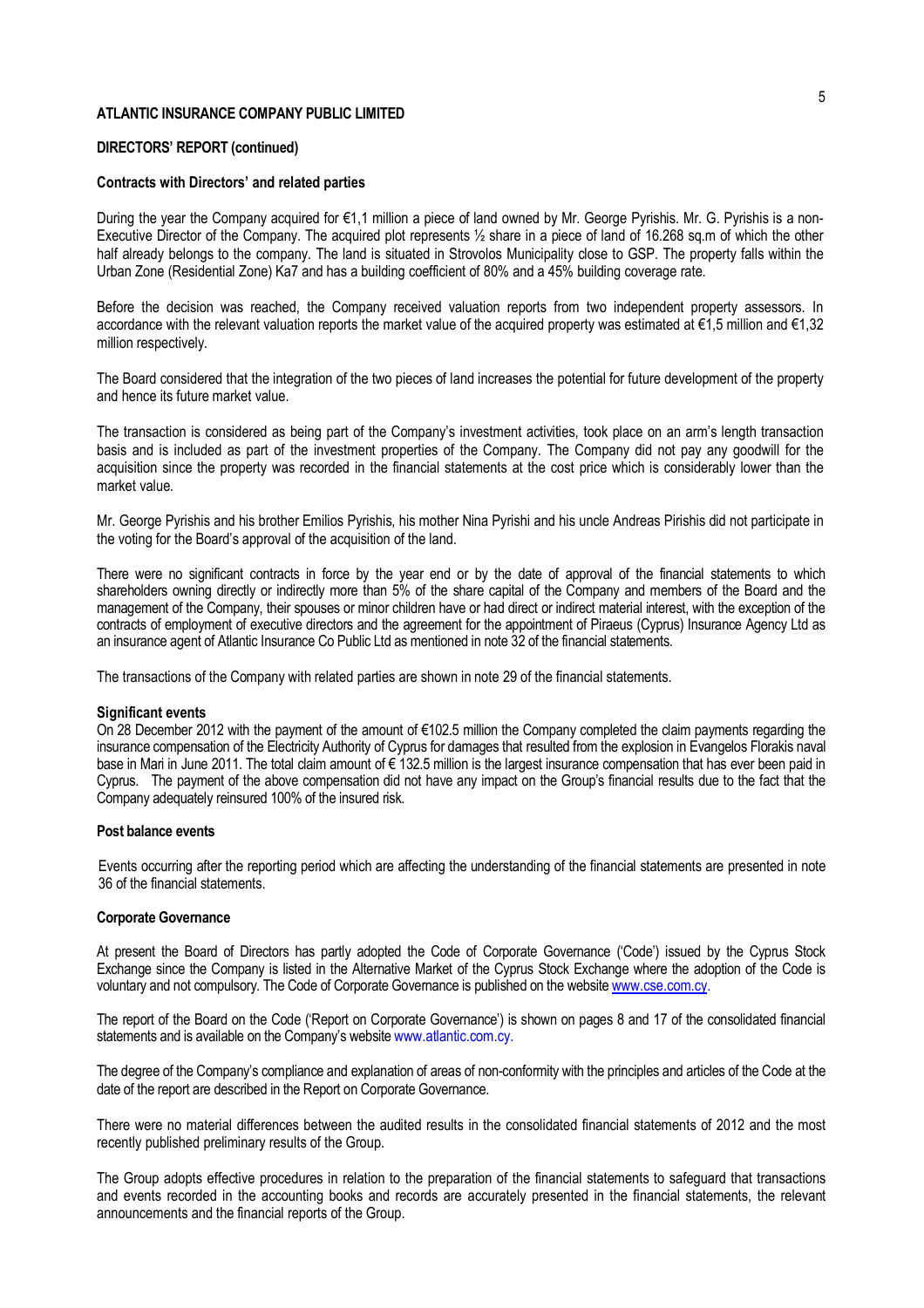#### **DIRECTORS' REPORT (continued)**

The risk management process of the Group which covers the presentation of financial information aims at the recognition, analysis and management of the risks related to the preparation of the financial statements, the relevant announcements and other financial reporting so that they are in conformity with the relevant financial reporting standards, the laws and regulations, including the periodical reporting which is required by the Transparency Requirements (Securities Trading in Regulated Markets) Cyprus Laws of 2007 and 2010. This is accomplished by the identification of risks of material inaccuracy in the reports and the adoption and implementation of internal controls for the prevention or detection of items that may lead to a material misstatement.

The company through its internal control system has implemented effective processes for the preparation of its financial statements, as well as for the preparation of periodic reporting required by listed companies. The main characteristics of these procedures are:

- The financial statements of the subsidiaries of the Group are prepared under the responsibility of the Financial Director of each company and under the supervision of the Financial Director of the Company.

- The financial statements of the Company and the Group are prepared under the responsibility of the Financial Director of the Group.

- The announcements of the results of the Group as well as the related explanatory statements are compiled by the Group's Financial Director and are reviewed by the Audit Committee. The relevant announcements are approved by the Board of Directors prior to their publication.

The share capital of the Company is divided into ordinary shares having the same and equal rights. There are no issued shares with special controlling or voting rights. Detailed information on the Company's share capital is presented in note 23 of the consolidated financial statements.

The percentage holdings on the Company's share capital that is owned by each member of the Board, their spouses, minor children and companies in which they own directly or indirectly more than 20% of the voting rights, on 31 December 2012 and 5 days before the date of the approval of the financial statements are mentioned in note 31 of the consolidated financial statements.

Each member of the Board is elected by the General Meeting of the shareholders or is appointed by the Board of Directors. A member who is appointed by the Board of Directors retires by law at the first annual general meeting following their appointment, which then decides on his appointment. At every annual general meeting one third of the board of directors retires and their appointment is determined by the annual general meeting.

A director may be removed from office before the end of his term with an ordinary resolution at a General Meeting.

The Company's Memorandum may be amended with a special resolution at a General Meeting.

The power of the directors is general and is limited only by the powers granted in a general meeting of the shareholders of the company either by law or by the articles of the Company. The decision on the issue of new shares, unless it relates to a rights issue which is offered to the shareholders in proportion to their existing holding, is taken by the general meeting in accordance with the prevailing legislation. The right to purchase the company's own shares, unless the legislation allows otherwise, is provided to the Board of Directors for a specified period by a special resolution of the general meeting.

The composition, terms of reference and details about the functioning of the management, administrative and supervisory bodies and positions designated in accordance with the Code are mentioned in the Report of Corporate Governance which is presented immediately after the Directors' Report.

#### **Board of Directors**

The Board of Directors consists of the members shown on page 1. All directors served on the board for the whole year. According to the Articles of the Company's Association Messrs Andreas Frangoullis, Triantafyllos Lysimachou and George Pyrishis retire from the Board, but being eligible offer themselves for re-election. An election will take place for the filling in of the vacant positions. There were no significant changes in the allocation of the responsibilities or the compensation of the Board of Directors.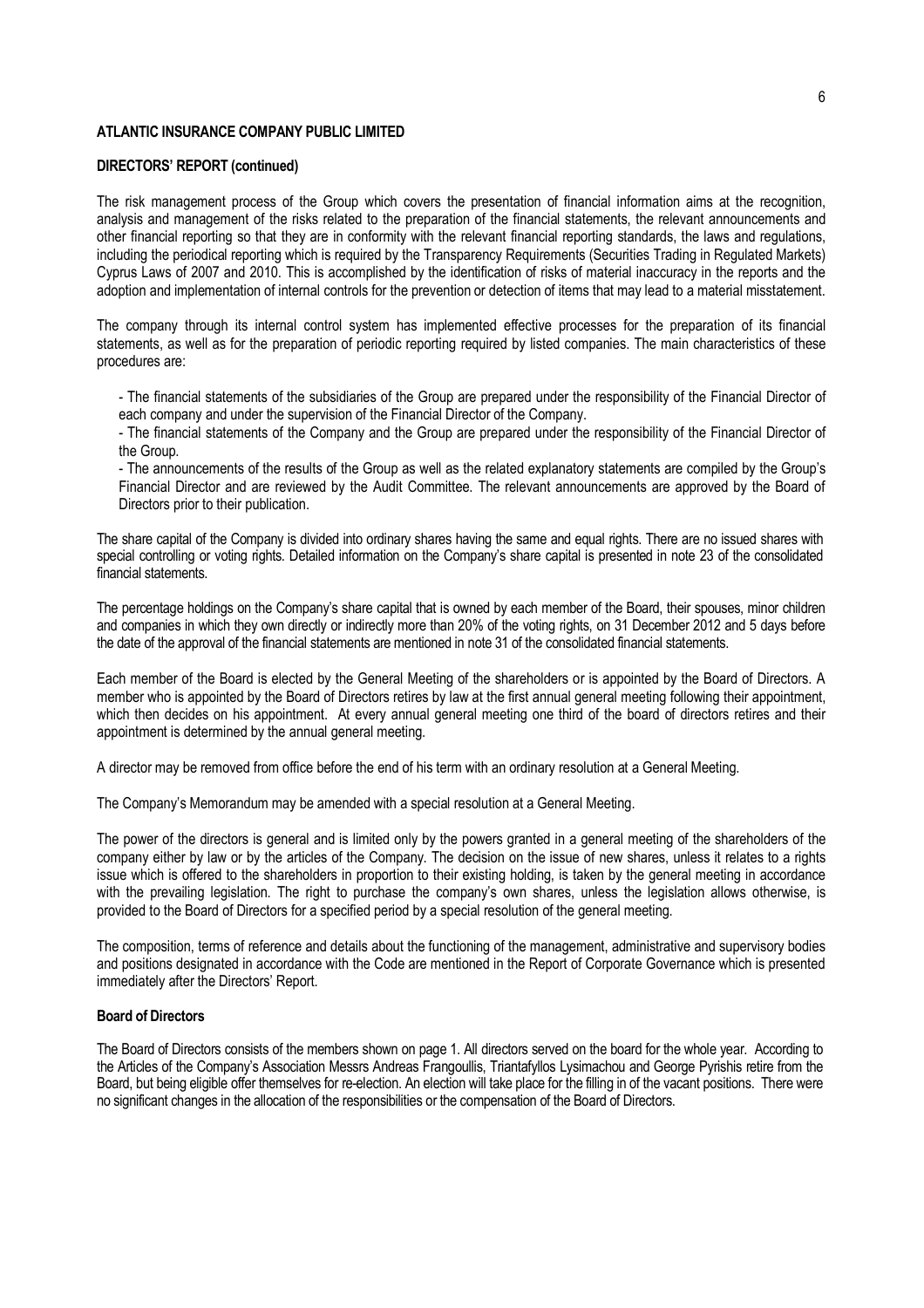# **DIRECTORS' REPORT (continued)**

## **Auditors**

The Auditors of the Company Joannides + Co Limited have expressed their willingness to continue to provide their services. A resolution authorizing the Board of Directors to determine their remuneration will be submitted in the next Annual General Meeting.

By order of the Board of Directors,

Emilios Pyrishis Chairman

Nicosia 25 April 2013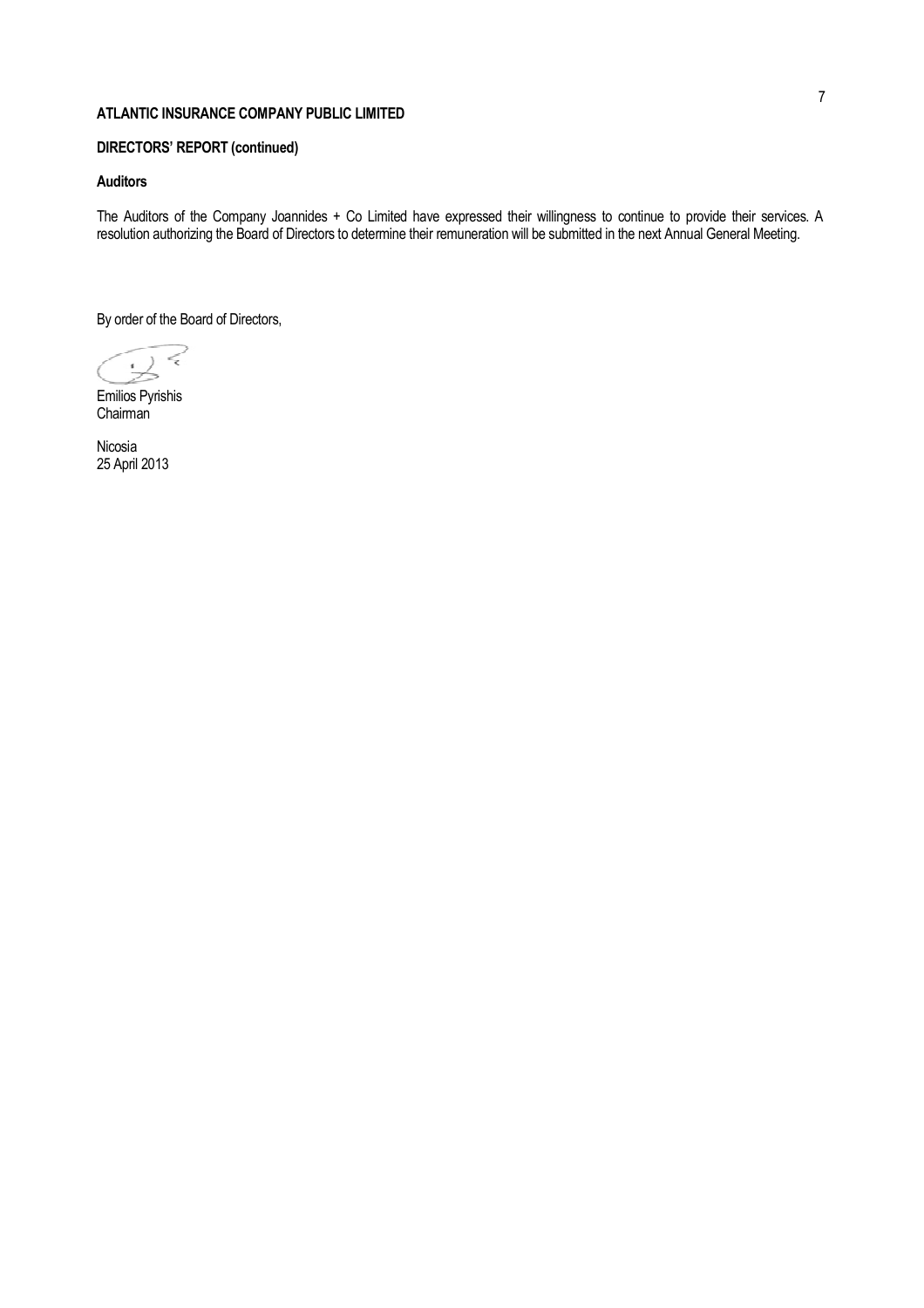# **CONSOLIDATED PROFIT AND LOSS ACCOUNT**

for the year ended 31 December 2012

|                                                         |                | 2012    | 2012    |
|---------------------------------------------------------|----------------|---------|---------|
|                                                         | <b>Notes</b>   | €'000   | €'000   |
| Income from operations                                  |                |         |         |
| Gross written premiums                                  |                | 23.106  | 21.995  |
| Policy fees                                             |                | 761     | 755     |
| Reinsurers' share of premiums                           |                | (6.012) | (5.029) |
| Net premiums                                            |                | 17.855  | 17.721  |
| Transfer to unearned premiums                           |                | 4       | (129)   |
| Net earned premiums                                     |                | 17.859  | 17.592  |
| Other operating income from insurance operations        | 6              | 838     | 1.037   |
| Operating income from brokerage and financial services  |                | 725     | 1.088   |
|                                                         |                | 19.422  | 19.717  |
| <b>Expenses</b>                                         |                |         |         |
| Claims payable                                          | 5              | 9.805   | 9.278   |
| Commission payable for insurance operations             |                | 1.275   | 1.220   |
| Commission payable for brokerage and financial services |                | 284     | 430     |
| Administrative expenses                                 |                | 4.737   | 4.612   |
|                                                         |                | 16.101  | 15.540  |
| <b>Profit from operations</b>                           | $\overline{9}$ | 3.321   | 4.177   |
| Loss on sale and revaluation of investments             | 11             | (2.151) | (2.362) |
| Other investment income                                 | 6              | 108     | 151     |
| Net finance income                                      | 10             | 744     | 942     |
| Profit before taxation                                  |                | 2.022   | 2.908   |
| Taxation                                                | 12             | (483)   | (540)   |
| Profit after taxation                                   |                | 1.539   | 2.368   |
| Minority interest                                       |                | (7)     | (57)    |
| Profit attributable to the shareholders                 | 13             | 1.532   | 2.311   |
|                                                         |                |         |         |
| Earnings per share (cent)                               | 13             | 3,92    | 5,91    |
|                                                         |                |         |         |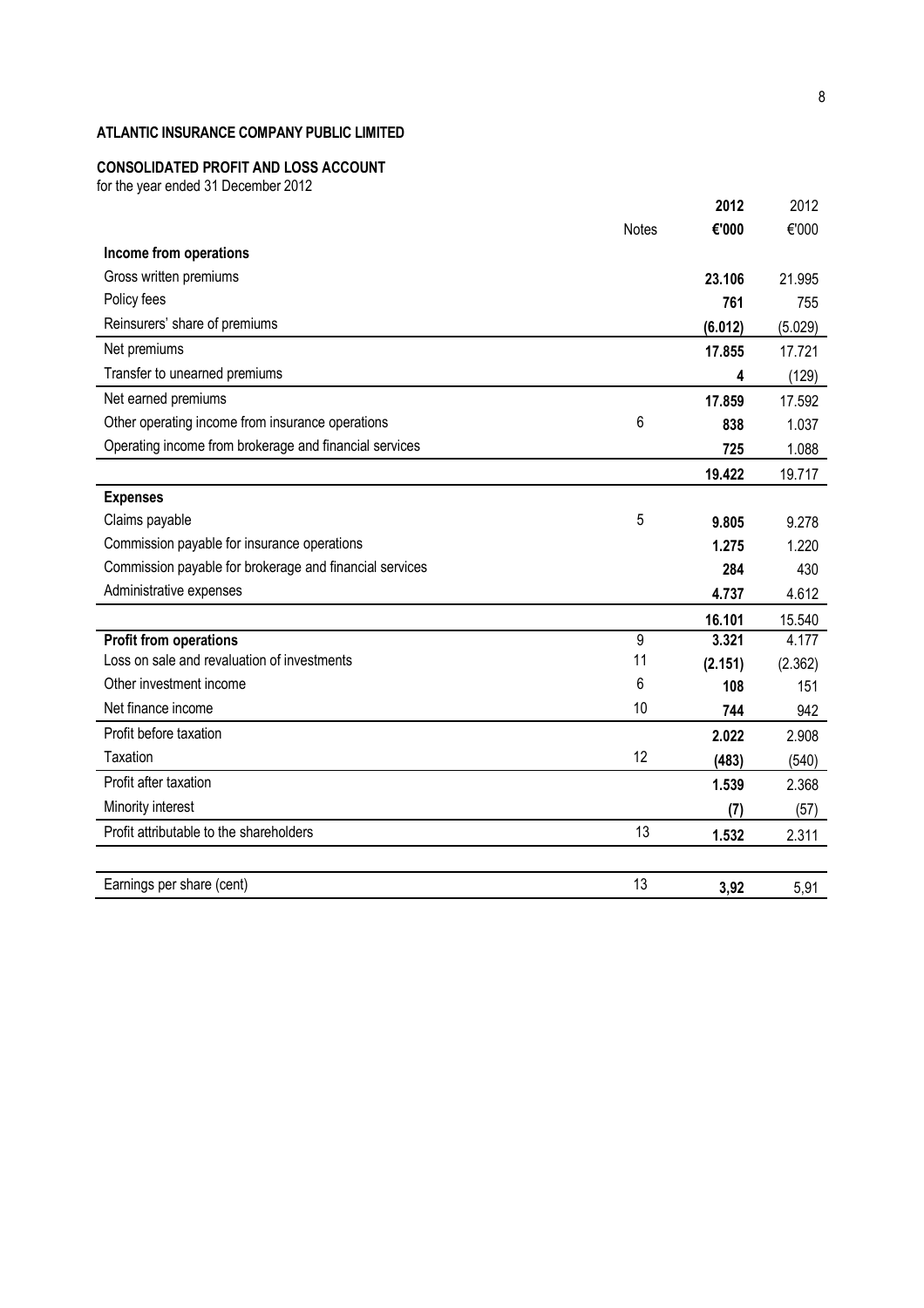#### **STATEMENT OF COMPREHENSIVE INCOME**

for the year ended 31 December 2012

|                                                                                                                    | 2012<br>€'000 | 2011<br>€'000 |
|--------------------------------------------------------------------------------------------------------------------|---------------|---------------|
| Profit for the year                                                                                                | 1.532         | 2.311         |
| Other recognised gains :                                                                                           |               |               |
| Surplus on revaluation of immovable property                                                                       |               | 623           |
| Deferred tax on surplus revaluation of immovable property                                                          | 4             | (109)         |
| Fair value loss on financial assets available for sale                                                             | (652)         | (1.565)       |
| Transfer to profit and loss for the year of realised loss on financial assets available for sale                   | 1.053         | 185           |
| Transfer to profit and loss for the year due to permanent diminution in value of investments<br>available for sale | 681           | 1.667         |
|                                                                                                                    | 1.086         | 801           |
| Total comprehensive income for the year                                                                            | 2.618         | 3.112         |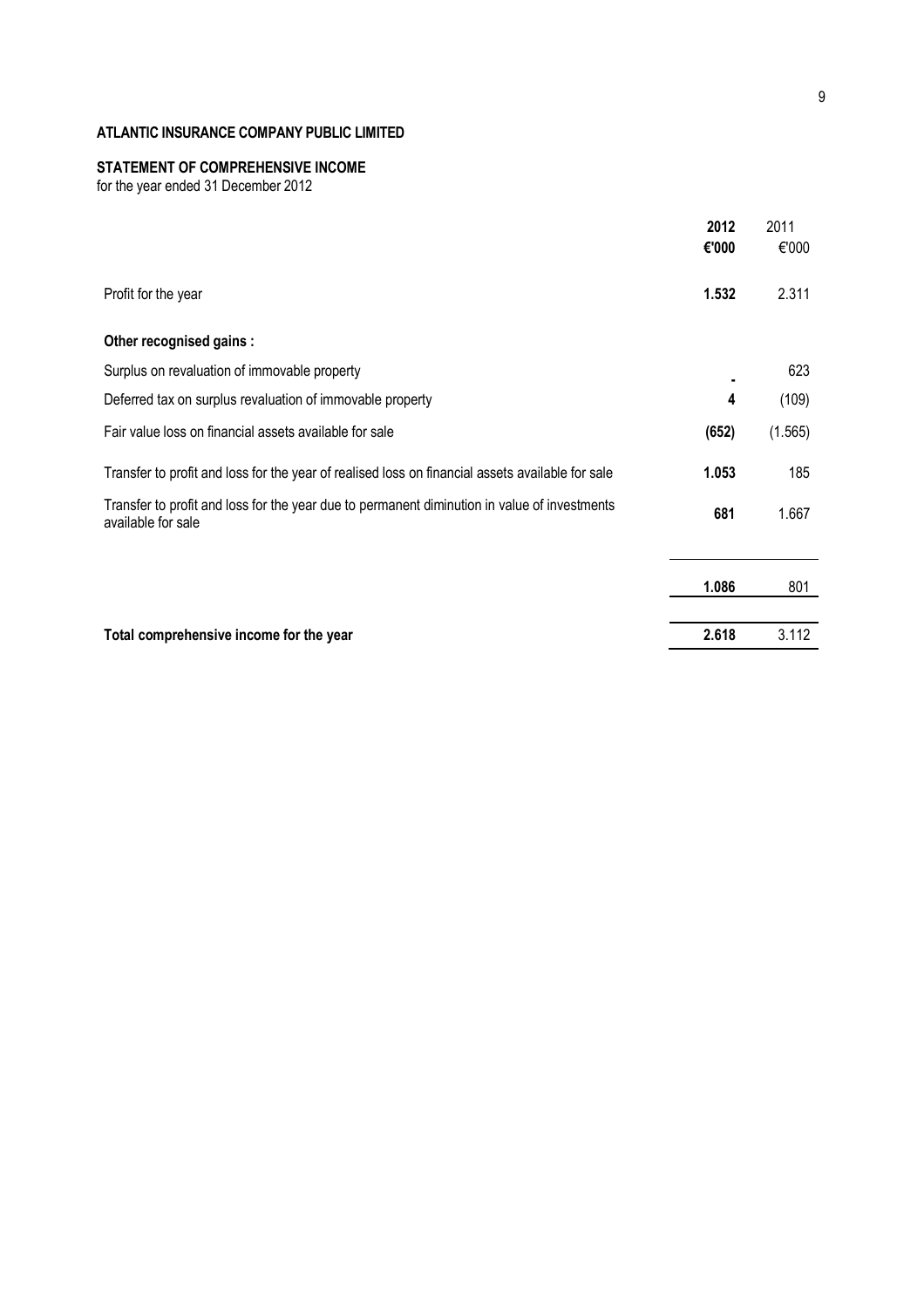# **CONSOLIDATED STATEMENT OF FINANCIAL POSITION**

as at 31 December 2012

| <b>Total equity and liabilities</b>                                                  |      | 54.839        | 355.279       |
|--------------------------------------------------------------------------------------|------|---------------|---------------|
|                                                                                      |      |               |               |
|                                                                                      |      | 23.281        | 323.415       |
| <b>Other Liabilities</b>                                                             | 26   | 2.598         | 2.846         |
| <b>Current liabilities</b><br>Outstanding claims and provision for unearned premiums | 25   | 20.683        | 320.569       |
|                                                                                      |      |               |               |
|                                                                                      |      | 616           | 640           |
| Deferred taxation                                                                    | 24   | 616           | 640           |
| <b>Non-current liabilities</b>                                                       |      |               |               |
|                                                                                      |      |               |               |
| <b>Total equity</b>                                                                  |      | 30.942        | 31.224        |
| Minority interest                                                                    |      | 1.037         | 1.200         |
|                                                                                      |      |               |               |
| <b>Equity attributable to shareholders</b>                                           |      | 29.905        | 30.024        |
| Purchase of own shares                                                               |      | (78)          | (78)          |
| Reserves                                                                             |      | 16.686        | 16.805        |
| Share capital                                                                        | 23   | 13.297        | 13.297        |
| <b>Equity</b>                                                                        |      |               |               |
|                                                                                      |      |               |               |
| <b>Total assets</b>                                                                  |      | 54.839        | 355.279       |
|                                                                                      |      |               |               |
| <b>Total current assets</b>                                                          |      | 37.091        | 337.786       |
| Cash and bank balances                                                               | 22   | 17.562        | 18.780        |
| Financial assets held for trading                                                    | 20   | 3.853         | 3.305         |
| Debtors and other receivables                                                        | 21   | 15.676        | 315.701       |
| <b>Current assets</b>                                                                |      |               |               |
|                                                                                      |      |               |               |
|                                                                                      |      |               |               |
| <b>Total non-current assets</b>                                                      |      | 17.748        | 17.493        |
| Financial assets available for sale                                                  | 19   | 2.141         | 2.797         |
| Investment properties                                                                | 18   | 7.359         | 6.224         |
| Other recoverabes                                                                    | 21   | 216           | 216           |
| Intangible assets                                                                    | 17   | 29            | 40            |
| Tangible fixed assets                                                                | 15   | 8.003         | 8.216         |
| <b>Non-current assets</b>                                                            |      |               |               |
|                                                                                      | Note | 2012<br>€'000 | 2011<br>€'000 |
|                                                                                      |      |               |               |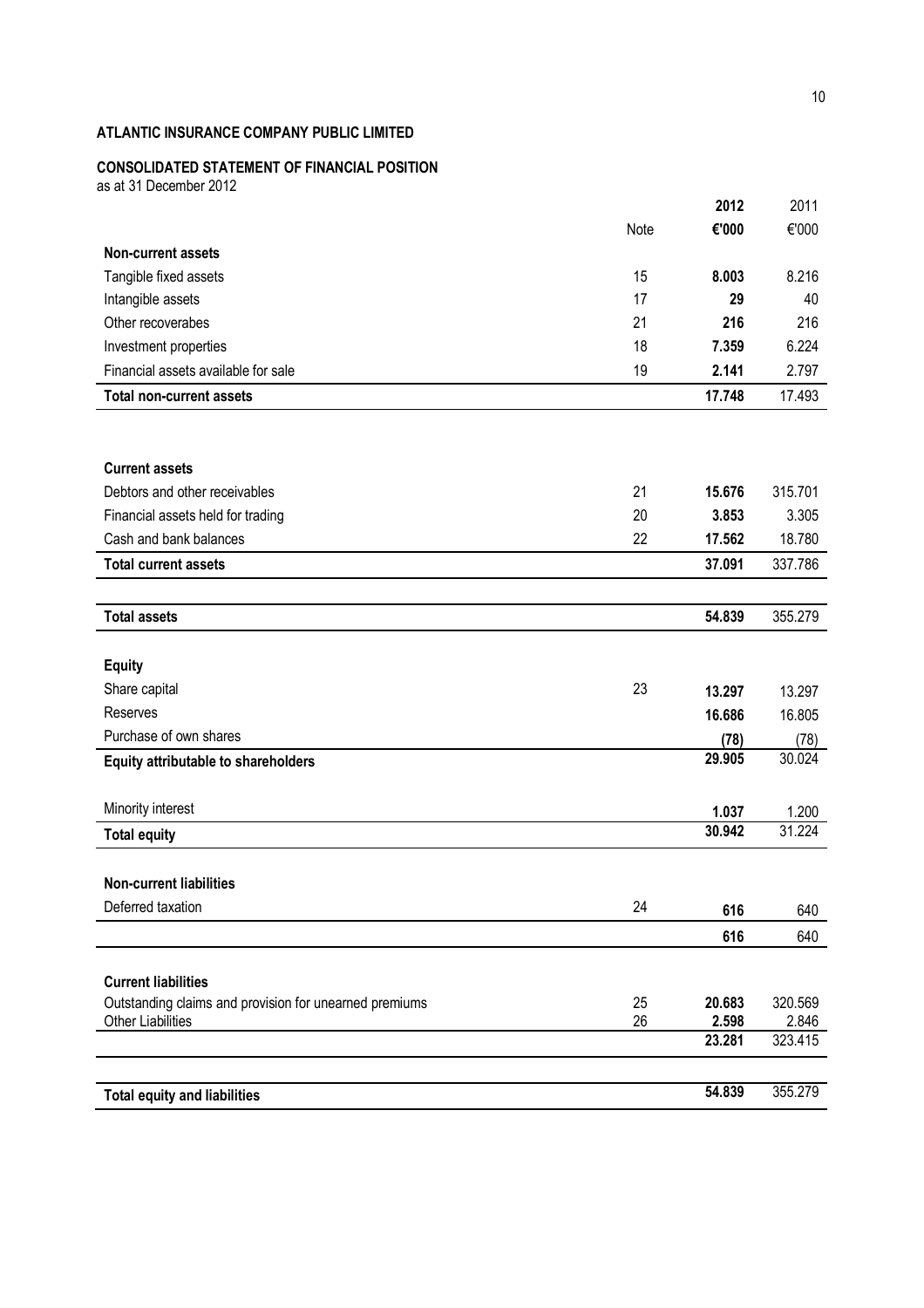# **CONSOLIDATED STATEMENT OF CHANGES IN EQUITY**

for the year ended 31 December 2012

| Share<br>Capital<br>€'000 | Share<br>Premium<br>€'000 | conversion of<br>share capital<br>€'000 | Reserve<br>€'000 | Reserve<br>€'000         | Profit and<br>Loss account<br>€'000 | Own<br><b>Shares</b><br>€'000 | Total<br>€'000 | Minority<br>Interest<br>€'000 | <b>Total Equity</b><br>€'000 |
|---------------------------|---------------------------|-----------------------------------------|------------------|--------------------------|-------------------------------------|-------------------------------|----------------|-------------------------------|------------------------------|
| 13.297                    | 1.898                     | 67                                      | 3.314            | (1.640)                  | 13.573                              | (37)                          | 30.474         | 1.510                         | 31.984<br>622                |
|                           |                           |                                         | (109)            |                          |                                     |                               | (109)          |                               | (109)                        |
|                           |                           |                                         |                  |                          |                                     |                               |                |                               |                              |
|                           |                           |                                         | 2                | $\overline{\phantom{a}}$ | (2)                                 |                               |                |                               |                              |
|                           |                           |                                         |                  |                          |                                     |                               |                | (332)                         | (332)                        |
|                           |                           |                                         |                  |                          |                                     |                               |                | (35)                          | (35)                         |
|                           |                           |                                         |                  | (1.565)                  |                                     |                               | (1.565)        |                               | (1.565)                      |
|                           |                           |                                         |                  | 185                      |                                     |                               | 185            |                               | 185                          |
|                           |                           |                                         |                  | 1.667                    |                                     |                               | 1.667          |                               | 1.667                        |
|                           |                           |                                         |                  |                          |                                     | (41)                          | (41)           |                               | (41)                         |
|                           |                           |                                         |                  | $\overline{\phantom{a}}$ | (3.520)                             | $\blacksquare$                | (3.520)        | $\overline{\phantom{a}}$      | (3.520)                      |
|                           |                           |                                         |                  |                          | 2.311                               |                               | 2.311          | 57                            | 2.368                        |
|                           |                           |                                         | Difference on    | 622<br>(18)              | <b>Revaluation Fair Value</b>       | 18                            |                | 622                           |                              |

| <b>Balance 31 December 2011</b><br>Balance 1 January 2012                                                                                               | 13.297<br>13.297 | 1.898<br>1.898 | 67<br>67                 | 3.812<br>3.812 | (1.352)<br>(1.352)       | 12.380<br>12.380 | (78)<br>(78)   | 30.024<br>30.024         | 1.200<br>1.200           | 31.224<br>31.224 |
|---------------------------------------------------------------------------------------------------------------------------------------------------------|------------------|----------------|--------------------------|----------------|--------------------------|------------------|----------------|--------------------------|--------------------------|------------------|
| Deferred tax on surplus revaluation of<br>immovable property<br>Transfer of excess depreciation on<br>revaluation of buildings                          |                  |                | $\overline{\phantom{a}}$ | 4<br>(23)      | $\overline{\phantom{a}}$ | 23               |                | 4                        |                          | 4                |
| Dividends received by minority                                                                                                                          |                  |                |                          |                |                          |                  |                | $\overline{\phantom{a}}$ | (170)                    | (170)            |
| Fair value loss on financial assets<br>available for sale<br>Transfer to profit and loss for the year of<br>realised loss on financial assets available |                  |                |                          | $\blacksquare$ | (651)                    |                  | $\blacksquare$ | (651)                    | $\overline{\phantom{a}}$ | (651)            |
| for sale<br>Transfer to profit and loss for the year due<br>to permanent diminution in the value of                                                     |                  |                |                          | $\blacksquare$ | 1.053                    |                  | $\blacksquare$ | 1.053                    |                          | 1.053            |
| financial assets available for sale                                                                                                                     |                  |                |                          |                | 681                      |                  |                | 681                      |                          | 681              |
| Dividend paid                                                                                                                                           |                  |                |                          |                | $\overline{\phantom{a}}$ | (2.737)          | $\blacksquare$ | (2.737)                  | $\overline{\phantom{a}}$ | (2.737)          |
| Profit for the year                                                                                                                                     |                  |                |                          |                |                          | 1.532            | $\blacksquare$ | 1.532                    | 7                        | 1.539            |
| Balance 31 December 2012                                                                                                                                | 13.297           | 1.898          | 67                       | 3.793          | (269)                    | 11.198           | (78)           | 29.905                   | 1.037                    | 30.942           |

Gains or losses on the revaluation of financial assets available for sale are recognised in equity.

The share premium, the revaluation reserve and the fair value reserve are not available for distribution.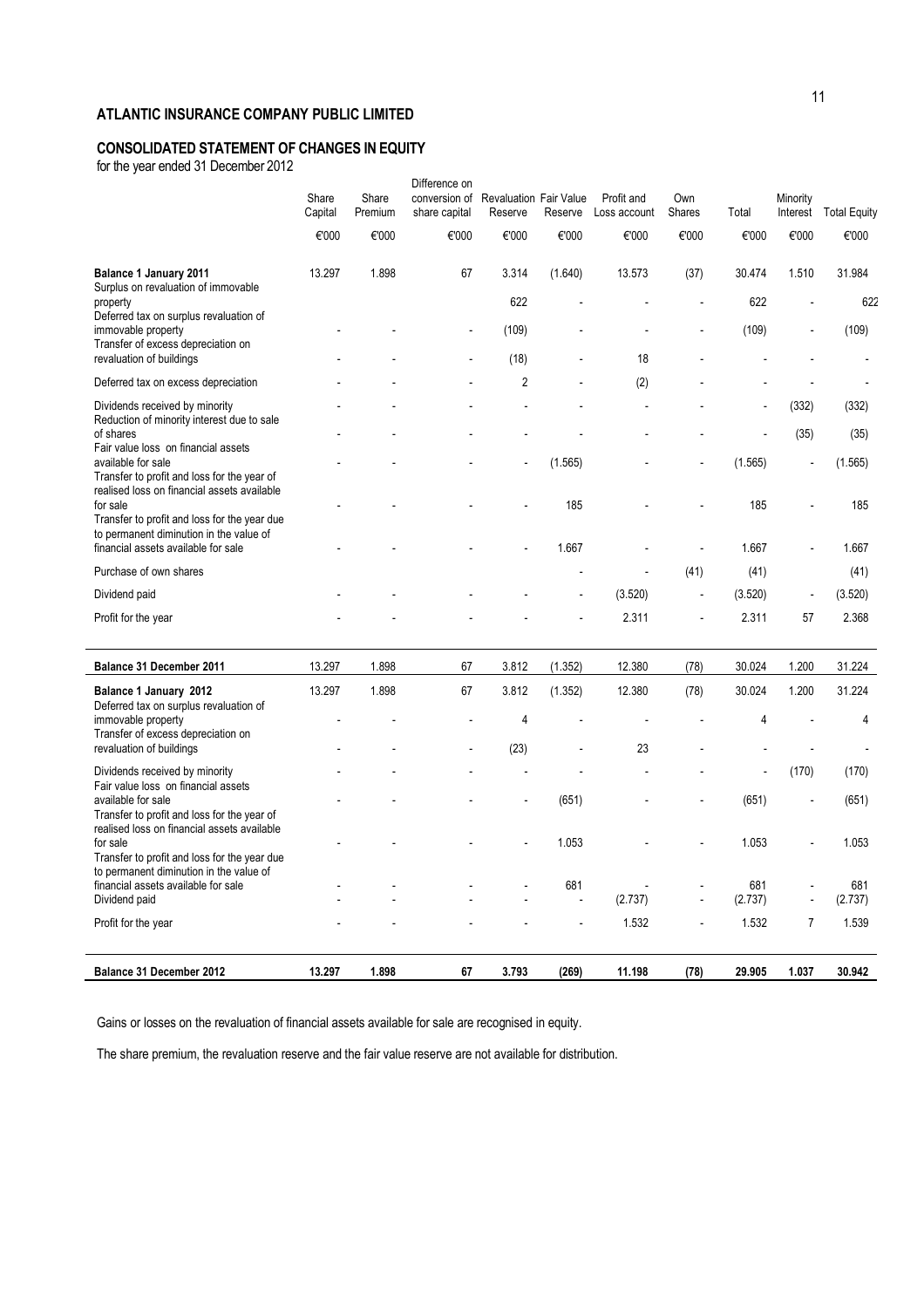# **CONSOLIDATED CASH FLOW STATEMENT**

for the year ended 31 December 2012

|                                                                                                                   | Note | 2012               | 2011               |
|-------------------------------------------------------------------------------------------------------------------|------|--------------------|--------------------|
|                                                                                                                   |      | €'000              | €'000              |
| <b>CASH FLOW FROM OPERATING ACTIVITIES</b>                                                                        |      |                    |                    |
| Profit for the year before taxation                                                                               |      | 2.022              | 2.908              |
| Adjustments for:                                                                                                  |      |                    |                    |
| Loss on sale and revaluation of investments                                                                       | 11   | 2.151              | 2.362              |
| Depreciation of tangible and intangible fixed assets                                                              | 9    | 288                | 301                |
| Profit on disposal of tangible fixed assets                                                                       |      | (3)                |                    |
| Interest received                                                                                                 | 10   | (823)              | (1.015)            |
| Dividends received                                                                                                | 6    | (17)               | (80)               |
| Interest paid                                                                                                     | 10   | 79                 | 73                 |
| Profit from operations before changes in working capital<br>Decrease/ (increase) in debtors and other receivables |      | 3.697<br>132.527   | 4.549<br>(300.598) |
| (Decrease)/ increase in liabilities and provisions                                                                |      | (132.589)          | 301.590            |
| <b>Cash flow from operations</b>                                                                                  |      | 3.635              | 5.541              |
| Interest paid                                                                                                     |      | (79)               | (73)               |
| Taxation paid                                                                                                     |      | (550)              | (572)              |
| Net cash flow from operating activities                                                                           |      | 3.006              | 4.896              |
| <b>CASH FLOW FROM INVESTING ACTIVITIES</b>                                                                        |      |                    |                    |
| Purchase of investments                                                                                           |      |                    |                    |
| Sale of investments                                                                                               |      | (3.495)            | (1.672)            |
| Acquisition of investment properties                                                                              |      | 2.631              | 1.014              |
| Purchase of own shares                                                                                            |      | (1.233)            | 5                  |
| Purchase of tangible fixed assets                                                                                 | 15   |                    | (41)               |
| Purchase of intangible fixed assets                                                                               | 17   | (47)               | (71)               |
|                                                                                                                   |      | (19)               | (48)               |
| Receipts on disposal of tangible fixed assets                                                                     |      | 5                  |                    |
| Increase in holding of subsidiary undertaking                                                                     |      |                    | (31)               |
| Dividends paid to minority interest                                                                               |      | (170)              | (333)              |
| Interest received                                                                                                 |      | 824                | 1.015              |
| Dividends received                                                                                                |      | 17                 | 80                 |
| Net cash flow for investing activities                                                                            |      |                    |                    |
|                                                                                                                   |      | (1.487)            | (82)               |
| <b>CASH FLOW FOR FINANCING ACTIVITIES</b>                                                                         |      |                    |                    |
| Dividend paid                                                                                                     |      |                    |                    |
| Net cash flow for financing activities                                                                            |      | (2.737)<br>(2.737) | (3.520)<br>(3.520) |
|                                                                                                                   |      |                    |                    |
| Net (decrease) / increase in cash and cash equivalents                                                            |      | (1.218)            | 1.294              |
| Cash and cash equivalents at the beginning of the year                                                            |      | 18.780             | 17.486             |
| Cash and cash equivalents at the end of the year                                                                  | 22   | 17.562             | 18.780             |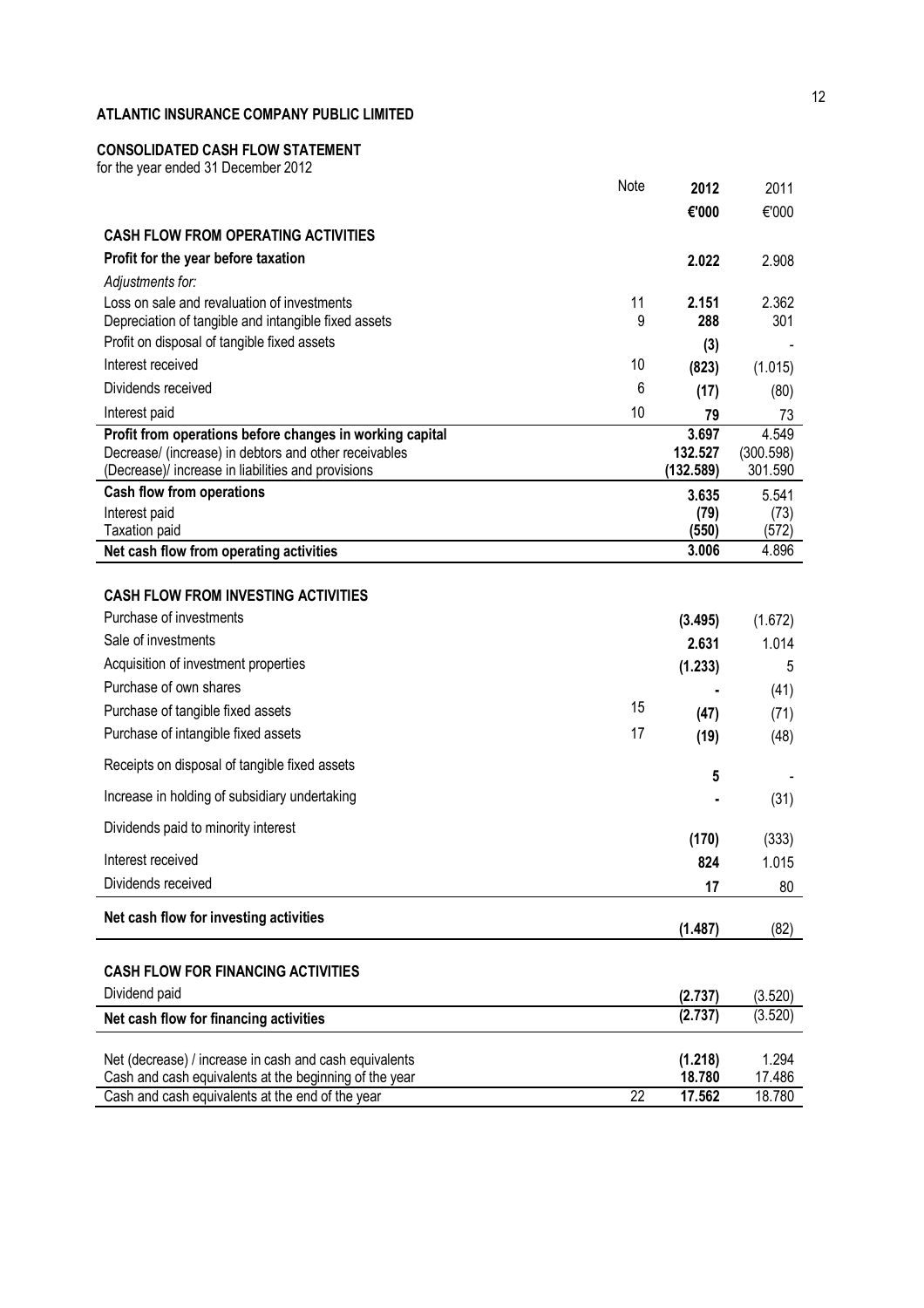# **EXTRACT FROM THE NOTES TO THE CONSOLIDATED FINANCIAL STATEMENTS**

# **Note 4: Segmental Reporting**

The Group has two main segments of business activity, general insurance business and financial services, both of which are carried out in Cyprus.

|                                         | Insurance | Financial<br>Services    | Total  |
|-----------------------------------------|-----------|--------------------------|--------|
| Year ended 31 December 2012             | €'000     | €'000                    | €'000  |
| Premiums and other income               | 24.813    | 726                      | 25.538 |
| Profit from operations                  | 3.403     | (82)                     | 3.321  |
| <b>Total Assets</b>                     | 50.719    | 4.120                    | 54.839 |
| <b>Total Liabilities</b>                | 23.537    | 360                      | 23.897 |
| Purchase of tangible fixed assets       | 47        |                          | 47     |
| Purchase of intangible fixed assets     | 19        |                          | 19     |
| Disposal of tangible fixed assets       | 10        |                          | 10     |
| Acquisition of investment property      | 1.233     | $\overline{\phantom{0}}$ | 1.233  |
| Depreciation of tangible fixed assets   | 253       | 5                        | 258    |
| Depreciation of intangible fixed assets | 30        |                          | 30     |
| Year ended 31 December 2011             |           |                          |        |

| Premiums and other income               | 23.937  | 1.089 | 25.026  |
|-----------------------------------------|---------|-------|---------|
| Profit from operations                  | 4.018   | 159   | 4.177   |
| <b>Total Assets</b>                     | 351.082 | 4.196 | 355.279 |
| <b>Total Liabilities</b>                | 323.786 | 269   | 324.055 |
| Purchase of tangible fixed assets       | 71      |       | 71      |
| Purchase of intangible fixed assets     | 48      |       | 48      |
| Disposal of tangible fixed assets       |         | 5     | 5       |
| Depreciation of tangible fixed assets   | 257     | 8     | 264     |
| Depreciation of intangible fixed assets | 35      |       | 36      |

# **Note 5: Claims payable**

|                     |              | 2012                               |                   |            | 2011  |
|---------------------|--------------|------------------------------------|-------------------|------------|-------|
|                     | <b>Gross</b> | <b>Reinsurers'</b><br><b>Share</b> | <b>Recoveries</b> | <b>Net</b> | Net   |
|                     | €000         | €000                               | €000              | €000       | €000  |
| Motor               | 7.134        | (424)                              | (298)             | 6.412      | 6.252 |
| Accident and health | 2.521        | (11)                               | $\blacksquare$    | 2.510      | 2.471 |
| Marine              | 74           | (424)                              | $\blacksquare$    | 31         | 11    |
| Property            | (166.534)    | 166.943                            | (16)              | 393        | 280   |
| Liability           | 459          | (6)                                | $\blacksquare$    | 453        | 263   |
| Other               | 17           | (11)                               | $\blacksquare$    | 6          |       |
|                     | (156.329)    | 166.448                            | (314)             | 9.805      | 9.278 |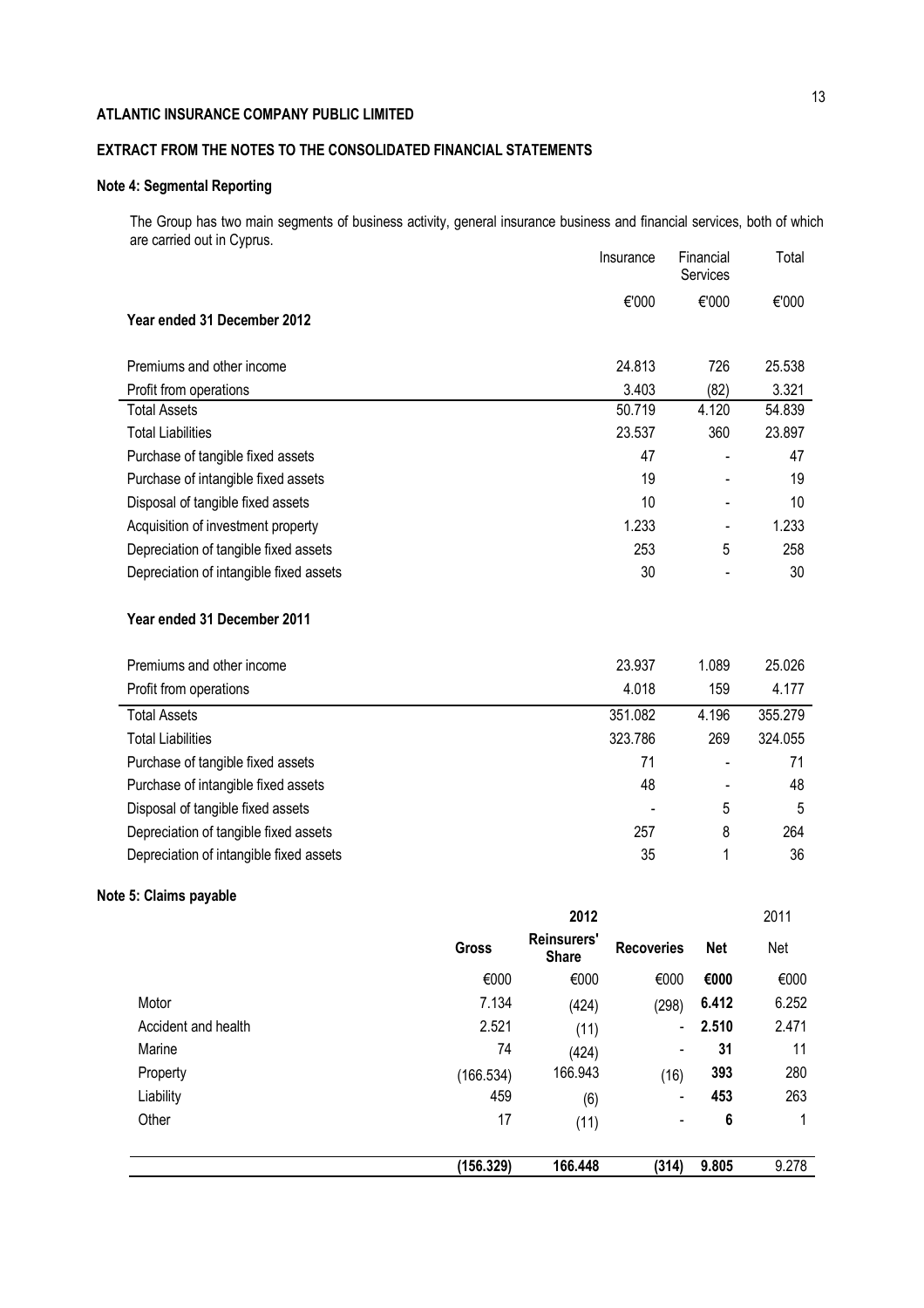# **EXTRACT FROM THE NOTES TO THE CONSOLIDATED FINANCIAL STATEMENTS**

## **Note 6: Other Income**

## **Other income from insurance operations**

|                                                 | 2012  | 2011  |
|-------------------------------------------------|-------|-------|
|                                                 | €'000 | €'000 |
| Commissions earned                              | 726   | 839   |
| Share of Pool profits                           | 57    | 135   |
| Profit on disposal of tangible fixed assets     | 3     |       |
| Other income                                    | 52    | 64    |
|                                                 | 838   | 1.037 |
| Other income from investments                   |       |       |
|                                                 | 2012  | 2011  |
|                                                 | €'000 | €'000 |
| Dividends received                              | 17    | 80    |
| Rents received                                  | 91    | 71    |
|                                                 | 108   | 151   |
| Note 8: Staff costs                             |       |       |
|                                                 | 2012  | 2011  |
|                                                 | €'000 | €'000 |
| Salaries                                        | 2.450 | 2.426 |
| Social insurance and other contributions        | 249   | 240   |
| Provident fund contributions                    | 118   | 115   |
|                                                 | 2.817 | 2.781 |
| Average number of employees                     |       |       |
|                                                 |       |       |
| The average number of employees was as follows: | 2012  | 2011  |
| Full-time employees                             | 101   | 102   |

The Company and its subsidiary Atlantic Securities Ltd operate defined contribution provident fund schemes. The funds are separately financed and prepare their own financial statements. In accordance with the Funds' memorandum the members are entitled to the payment of certain benefits on their retirement or early termination of their employment.

## **Note 10: Net finance income**

|                                | 2012  | 2011  |
|--------------------------------|-------|-------|
|                                | €'000 | €'000 |
|                                |       |       |
| Interest received              | 841   | 995   |
| Bank charges and interest paid | (79)  | (73)  |
| Exchange gains                 | (18)  | 20    |
|                                |       |       |
|                                | 744   | 942   |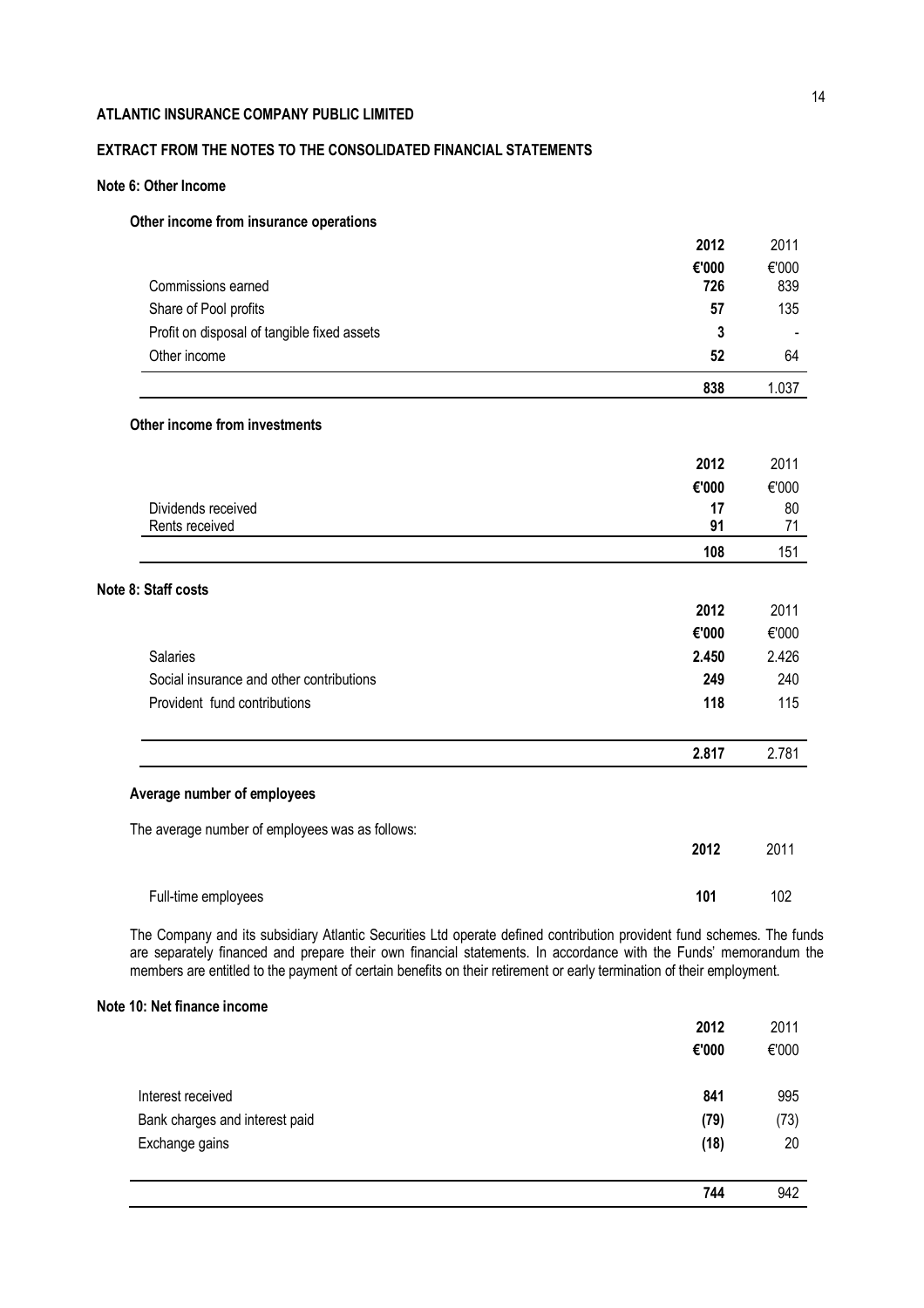# **EXTRACT FROM THE NOTES TO THE CONSOLIDATED FINANCIAL STATEMENTS**

## **Note 11- Losses on sale and revaluation of investments**

|                                                                     | 2012    | 2011    |
|---------------------------------------------------------------------|---------|---------|
|                                                                     | €'000   | €'000   |
| Loss on sale and revaluation of shares held for trading             | (387)   | (727)   |
| Gains /(losses) on sale and revaluation of foreign investments      | 249     | (138)   |
| Loss on sale and revaluation of bonds                               | (857)   | (164)   |
| Permanent diminution in the value of investments available for sale | (1.058) | (1.667) |
| (Loss) gain on revaluation of investment properties                 | (98)    | 335     |
|                                                                     | (2.151) | (2.362) |

# **Note 12-Taxation**

The tax charge is based on the profit for the year as adjusted for tax purposes and consists of the following:

|                                  | 2012  | 2011  |
|----------------------------------|-------|-------|
|                                  | €'000 | €'000 |
| Corporation tax                  | 435   | 521   |
| Defence contribution             | 20    | 18    |
| Foreign taxes deducted at source | 1     | 1     |
| Deferred Tax                     | (20)  |       |
| Previous years taxes             | 45    |       |
| Interest on taxes                | 2     |       |
|                                  | 483   | 540   |

## **Note 13: Earnings per share**

|                                          | 2012<br>€'000 | 2011<br>€'000 |
|------------------------------------------|---------------|---------------|
| Net profit attributable to shareholders  | 1.532         | 2.311         |
| Weighted average number of issued shares | 39.109        | 39.109        |
| Basic earnings per share (cents)         | 3,92          | 5.91          |

Earnings per share is calculated based on the weighted average number of shares which were issued during the year.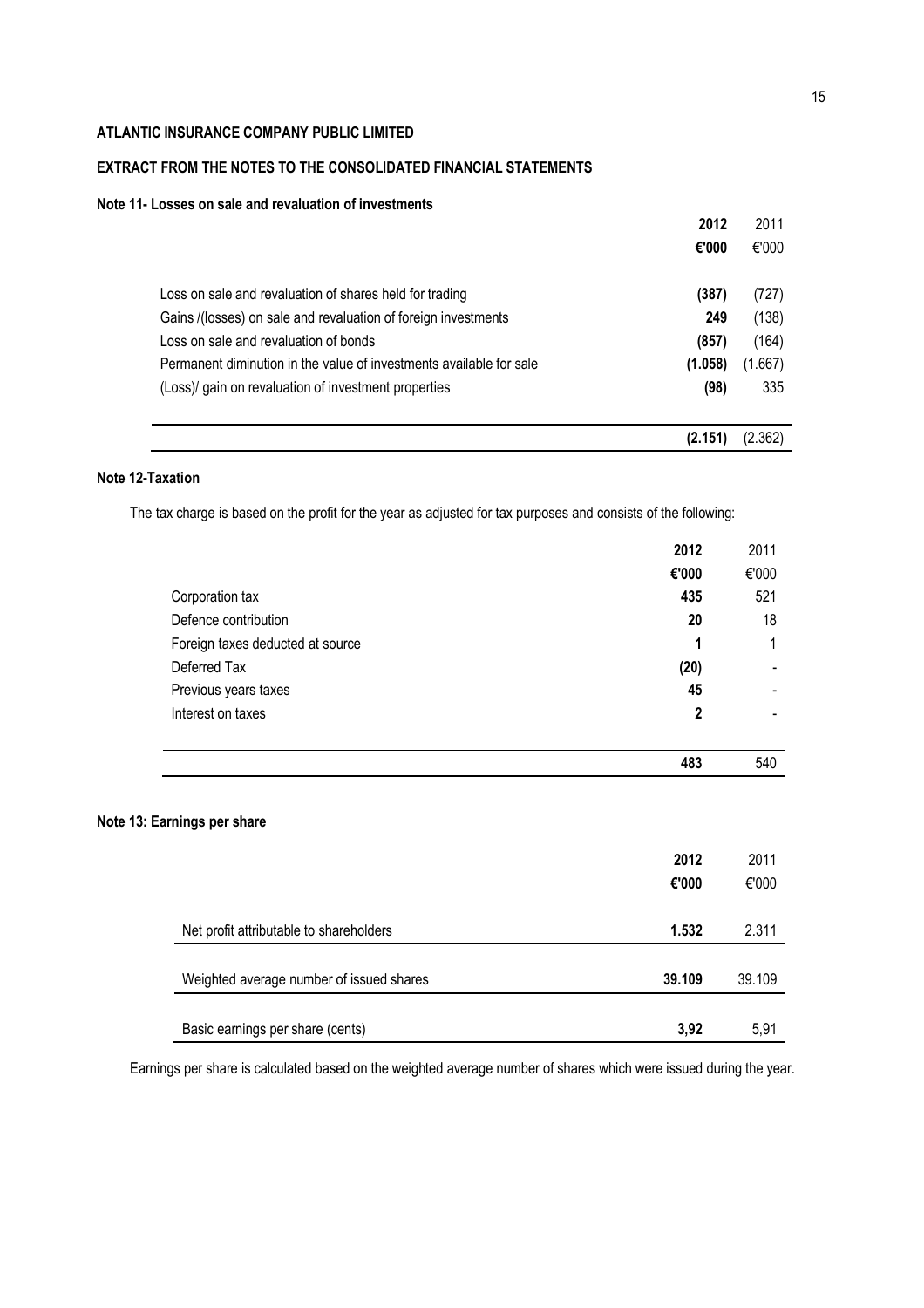# **EXTRACT FROM THE NOTES TO THE CONSOLIDATED FINANCIAL STATEMENTS**

# **Note 15: Tangible fixed assets**

|                                       | Land and<br>buildings | <b>Furniture</b><br>and fittings | Computer<br>hardware and<br>software | <b>Motor</b><br>vehicles | Total |
|---------------------------------------|-----------------------|----------------------------------|--------------------------------------|--------------------------|-------|
|                                       | €'000                 | €'000                            | €'000                                | €'000                    | €'000 |
| Cost or revaluation                   |                       |                                  |                                      |                          |       |
| Balance at 1 January 2011             | 7.436                 | 742                              | 442                                  | 645                      | 9.265 |
| Additions                             |                       | 32                               | 14                                   | 25                       | 71    |
| Revaluation                           | 375                   |                                  |                                      |                          | 375   |
| <b>Disposals</b>                      |                       |                                  |                                      | (5)                      | (5)   |
| Balance at 1 January 2012             | 7.811                 | 774                              | 456                                  | 665                      | 9.706 |
| Additions                             |                       | 15                               | 8                                    | 24                       | 47    |
| Disposals                             |                       |                                  |                                      | (10)                     | (10)  |
| <b>Balance at 31 December 2012</b>    | 7.811                 | 789                              | 464                                  | 679                      | 9.743 |
| Depreciation                          |                       |                                  |                                      |                          |       |
| Balance at 1 January 2011             | 124                   | 420                              | 387                                  | 547                      | 1.478 |
| Depreciation for the year             | 124                   | 70                               | 29                                   | 42                       | 265   |
| On revaluation                        | (248)                 |                                  |                                      |                          | (248) |
| On disposals                          |                       |                                  |                                      | (5)                      | (5)   |
| Balance at 1 January 2012             |                       | 490                              | 416                                  | 584                      | 1.490 |
| Depreciation for the year             | 128                   | 67                               | 18                                   | 45                       | 258   |
| On disposals                          |                       | $\blacksquare$                   |                                      | (8)                      | (8)   |
| <b>Balance at 31 December 2012</b>    | 128                   | 557                              | 434                                  | 621                      | 1.740 |
| Net book value at<br>31 December 2012 | 7.683                 | 232                              | 30                                   | 58                       | 8.003 |
| 31 December 2011                      | 7.811                 | 284                              | 40                                   | 81                       | 8.216 |

# **Note 17-Intangible assets**

|                                 | Goodwill on<br>acquisition of<br>agents portfolios | Computer<br>software | Total |
|---------------------------------|----------------------------------------------------|----------------------|-------|
|                                 | €'000                                              | €'000                | €'000 |
| Cost or revaluation             |                                                    |                      |       |
| Balance at 1 January 2011       |                                                    | 370                  | 370   |
| Additions                       | 42                                                 | 6                    | 48    |
| Balance at 1 January 2012       | 42                                                 | $\overline{376}$     | 418   |
| Additions                       | 7                                                  | 12                   | 19    |
| <b>Balance 31 December 2012</b> | 49                                                 | 388                  | 437   |
| Amortisation                    |                                                    |                      |       |
| Balance at 1 January 2011       |                                                    | 342                  | 342   |
| Amortisation for the year       | 14                                                 | 22                   | 36    |
| Balance at 1 January 2012       | 14                                                 | 364                  | 378   |
| Amortisation for the year       | 16                                                 | 14                   | 30    |
| <b>Balance 31 December 2012</b> | 30                                                 | 378                  | 408   |
| Net book value at               |                                                    |                      |       |
| 31 December 2012                | 18                                                 | 10                   | 29    |
| 31 December 2011                | 28                                                 | 12                   | 40    |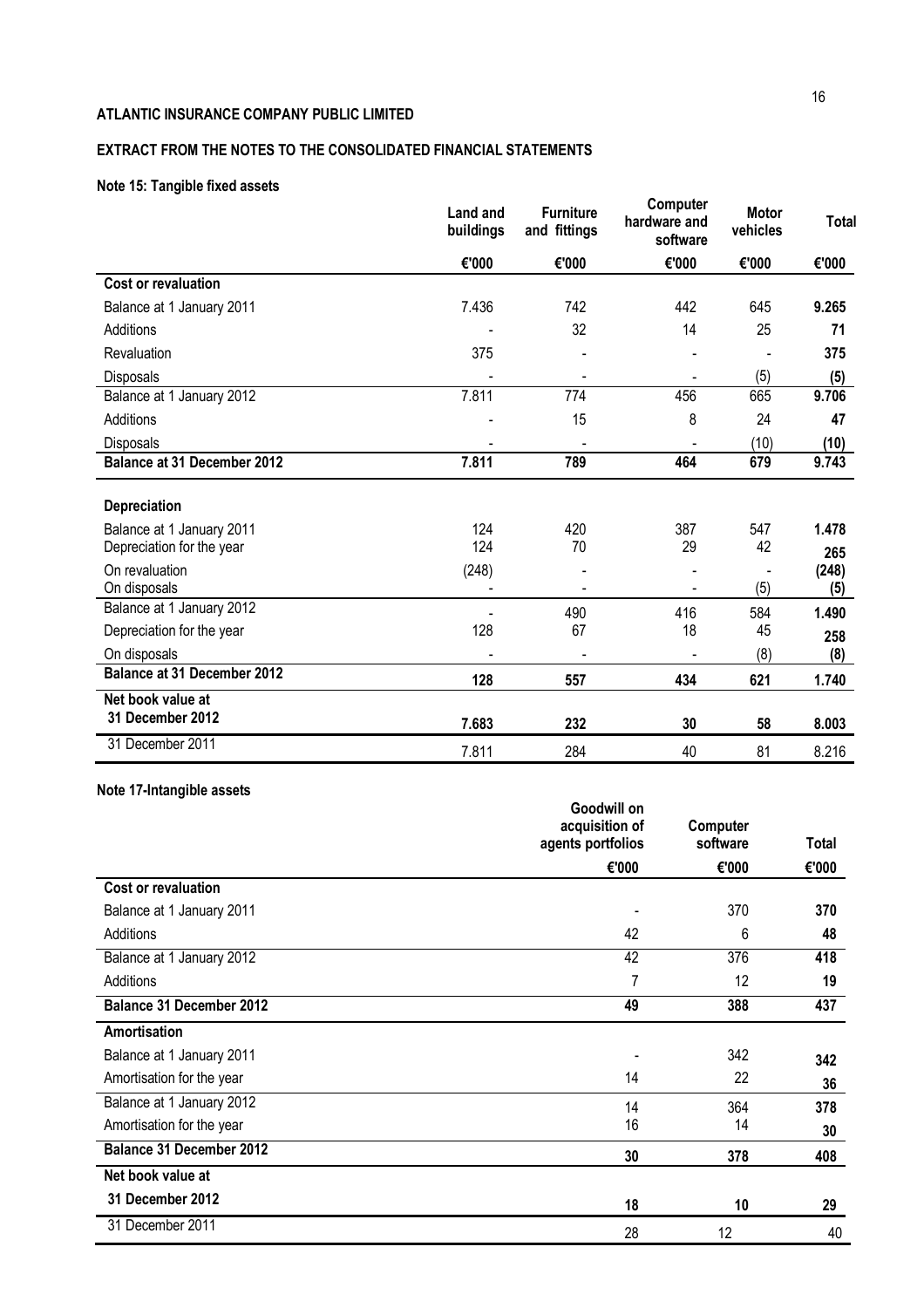# **EXTRACT FROM THE NOTES TO THE CONSOLIDATED FINANCIAL STATEMENTS**

| Note 18: Investment properties |  |
|--------------------------------|--|
|--------------------------------|--|

|                                                                                        | 2012  | 2011                     |
|----------------------------------------------------------------------------------------|-------|--------------------------|
|                                                                                        | €'000 | €'000                    |
| <b>Land and buildings</b>                                                              |       |                          |
| <b>Balance at 1 January</b>                                                            | 6.224 | 5.894                    |
| Additions                                                                              | 1.233 | (5)                      |
| Fair value (loss)/ gain on revaluation                                                 | (98)  | 335                      |
| <b>Balance at 31 December</b>                                                          | 7.359 | 6.224                    |
|                                                                                        |       |                          |
|                                                                                        |       |                          |
|                                                                                        | 2012  |                          |
|                                                                                        | €'000 | 2011<br>€'000            |
| Equity investment in listed securities                                                 | 90    |                          |
| Republic of Cyprus government bonds                                                    | 1.280 |                          |
| Greek government bonds                                                                 | 282   |                          |
| Note 19: Financial assets available for sale<br>Corporate bonds and capital securities | 489   | 99<br>89<br>203<br>2.406 |

Financial assets available for sale include investments in securities listed in the Cyprus Stock Exchange and the Athens Stock Exchange. These assets are valued at the end of the year using the mid-market price as at the balance sheet date. Financial assets available for sale are included in non-current assets unless it is anticipated that they will be disposed of within 12 months from the balance sheet date. The fair value loss on financial assets available for sale for the year 2012 amounted to €0,65 million (2011: Loss €1,57 million) and was recognized in the fair value reserve which is included as part of equity.

## **Note 20: Financial assets held for trading**

|                                                 | 2012  | 2011  |
|-------------------------------------------------|-------|-------|
|                                                 | €'000 | €'000 |
| Equity investment in listed securities          | 182   | 186   |
| Foreign investments in mutual and managed funds | 3.465 | 2.898 |
| Bonds and capital securities                    | 206   | 221   |
|                                                 | 3.853 | 3.305 |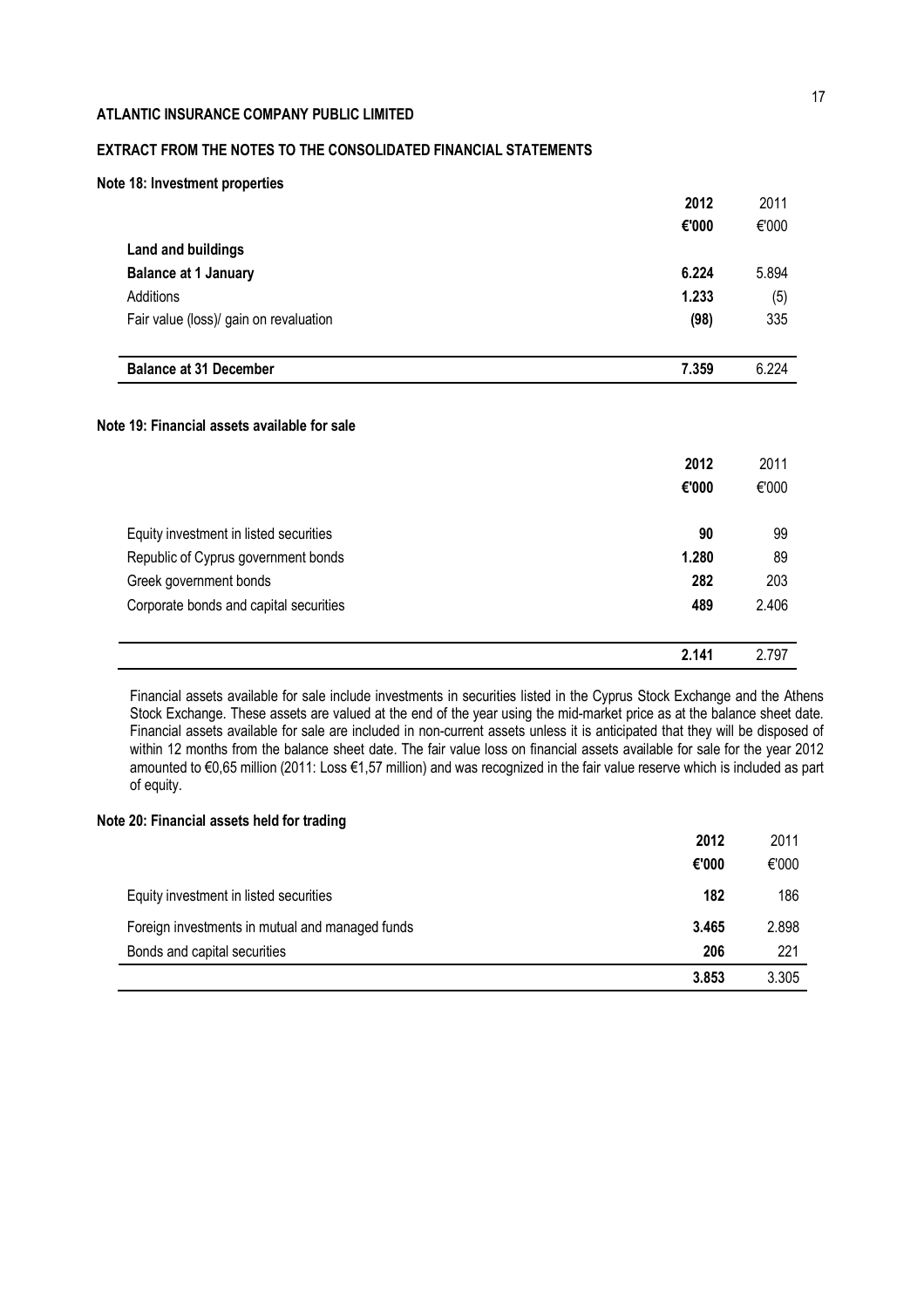# **EXTRACT FROM THE NOTES TO THE CONSOLIDATED FINANCIAL STATEMENTS**

### **Note 21: Debtors and other receivables**

#### **Non-current assets**

|                                                      | 2012   | 2011    |
|------------------------------------------------------|--------|---------|
|                                                      | €'000  | €'000   |
| Other receivables from financial services operations | 216    | 216     |
| <b>Current assets</b>                                |        |         |
|                                                      | 2012   | 2010    |
|                                                      | €'000  | €'000   |
| Trade receivables from insurance operations          | 7.530  | 7.636   |
| Reinsurers' share of technical reserves (note 25)    | 3.545  | 303.465 |
| Share in pool assets                                 | 625    | 568     |
| Deferred acquisition costs                           | 592    | 611     |
| Other receivables from insurance operations          | 360    | 288     |
| Other receivables from financial services operations | 3.020  | 3.133   |
| Tax refundable                                       | 4      |         |
|                                                      | 15.676 | 315.701 |
| Note 22: Cash and bank balances                      |        |         |
|                                                      | 2012   | 2011    |
|                                                      | €'000  | €'000   |
| Cash and bank balances                               | 17.562 | 18.780  |
| Bank overdrafts and short-term loans                 |        |         |
|                                                      | 17.562 | 18.780  |

The bank facilities of the subsidiary company Atlantic Securities Ltd, which are mentioned in note 34, are secured by corporate guarantees of the Company amounting to €132 thousand in favour of Bank of Cyprus Public Company Ltd and €600 thousand in favour of Cyprus Popular Bank Public Company Ltd.

The bank overdrafts of the Company are secured by a mortgage of €215 thousand on the immovable property of the Company and by personal guarantees of the members of the Board of Directors.

The potential impact of the recent restructuring measures of Bank of Cyprus and Cyprus Popular Bank on the value of the Group's bank deposits are mentioned in note 36.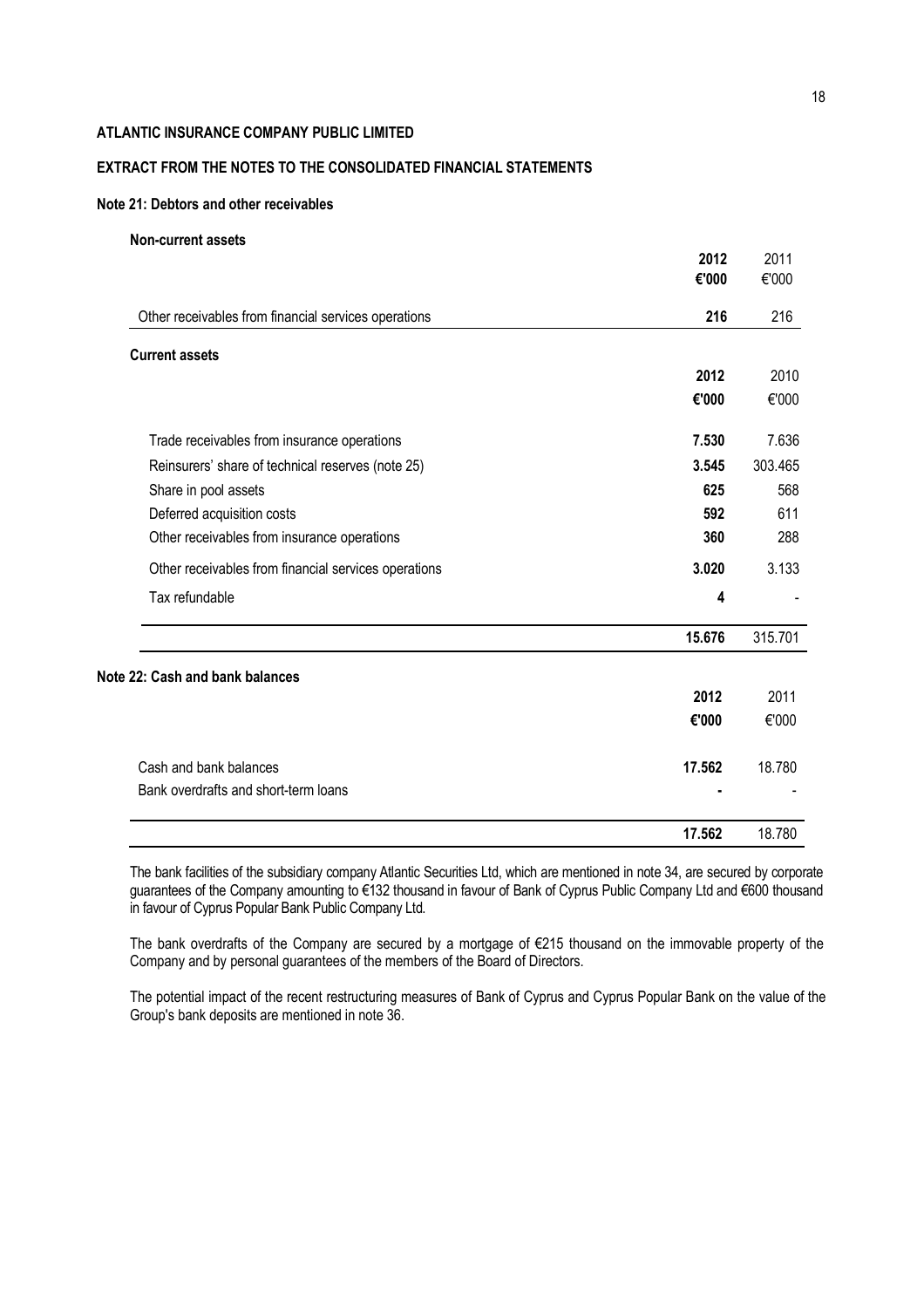## **EXTRACT FROM THE NOTES TO THE CONSOLIDATED FINANCIAL STATEMENTS**

#### **Note 25: Outstanding claims and unearned premiums**

|                                 | 2012    | 2011      |
|---------------------------------|---------|-----------|
|                                 | €'000   | €'000     |
| <b>Unearned premiums</b>        |         |           |
| Gross unearned premiums         | 10.398  | 10.777    |
| Reinsurers' share               | (1.961) | (2.336)   |
| Net unearned premiums           | 8.437   | 8.441     |
|                                 |         |           |
| <b>Outstanding claims</b>       |         |           |
| Gross outstanding claims        | 10.285  | 309.792   |
| Reinsurers' share               | (1.583) | (301.129) |
| Net outstanding claims          | 8.702   | 8.663     |
|                                 |         |           |
| <b>Total technical reserves</b> |         |           |
| Gross technical reserves        | 20.683  | 320.569   |
| Reinsurers' share               | (3.545) | (303.465) |
| Net technical reserves          | 17.138  | 17.104    |

Outstanding claims include a provision for incurred but not reported claims (IBNR) as well as a provision for incurred but not enough reported claims (IBNER) using the claims development method.

On 28 December 2012 with the payment of the amount of €102.5 million the Company completed the claim payments regarding the insurance compensation of the Electricity Authority of Cyprus for damages that resulted from the explosion in Evangelos Florakis naval base in Mari in June 2011. The total claim amount of € 132.5 million is the largest insurance compensation that has ever been paid in Cyprus.

The amount of gross outstanding claims as at 31 December 2011 includes a claim reserve amount of €300 million in respect of the above claim. A corresponding reserve amount of €300 million is included in the reinsurers' share of claims which is disclosed under debtors and other receivables (Note 21).

## **Note 26: Other Liabilities**

|                                                      | 2012 | 2011  |
|------------------------------------------------------|------|-------|
| €'000                                                |      | €'000 |
|                                                      |      |       |
| Taxation                                             | 75   | 119   |
| Reinsurers' balances                                 | 188  | 556   |
| Creditors from insurance operations                  | 101  | 139   |
| Other liabilities from insurance operations<br>1.463 |      | 1.434 |
| Dividends payable                                    | 410  | 334   |
| Other liabilities from financial services operations | 361  | 264   |
|                                                      |      |       |
| 2.598                                                |      | 2.846 |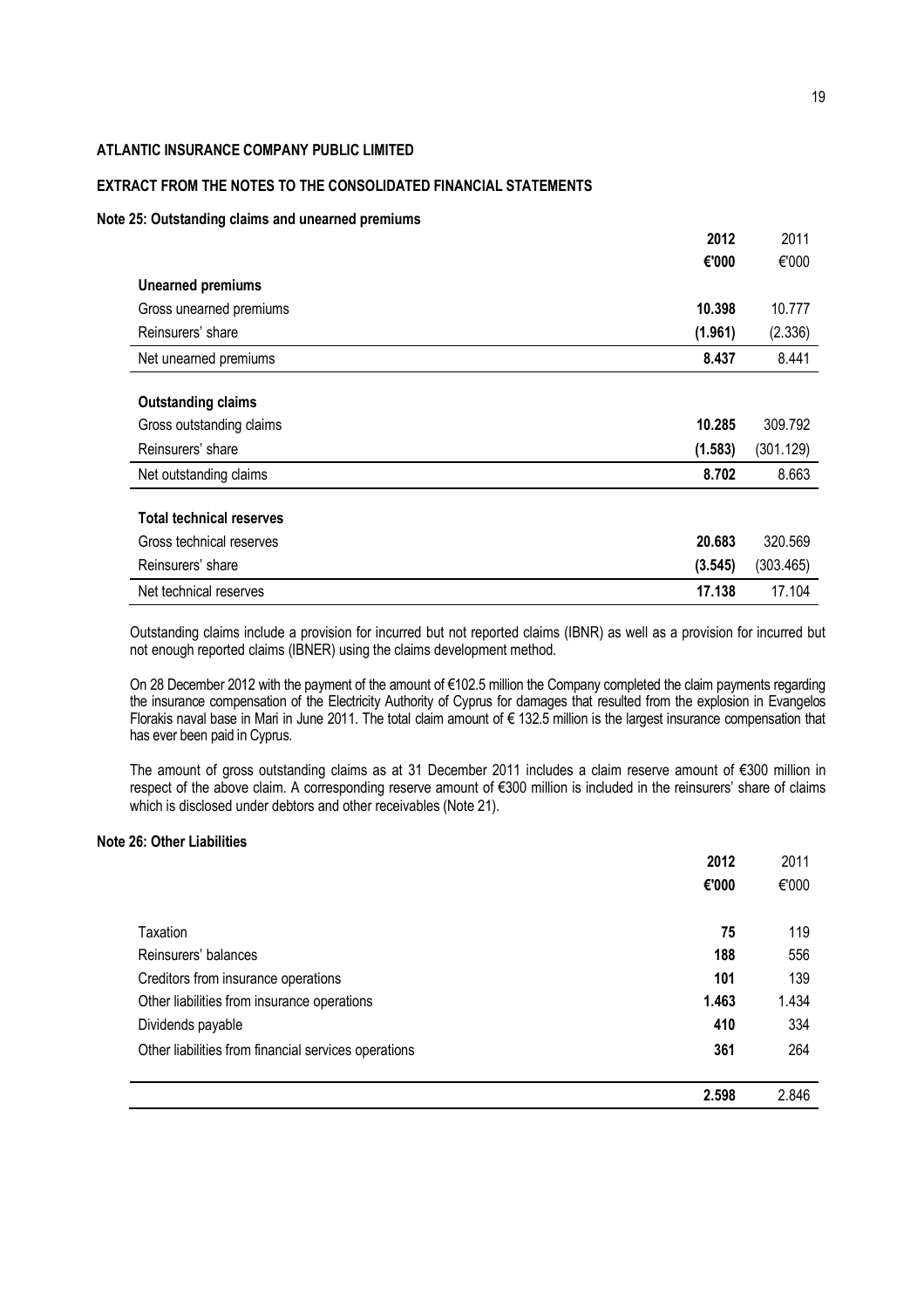## **EXTRACT FROM THE NOTES TO THE CONSOLIDATED FINANCIAL STATEMENTS**

#### **Note 30- Shareholders holding more than 5% of the issued share capital**

In accordance with article 60 (4) of the Cyprus Stock Exchange Law and Regulations the shareholders owning directly or indirectly more than 5% of the issued share capital of the Company at 31 December 2012 and 5 days before the date of approval of the financial statements by the Board of Directors, were:

|                                  | 31 December | 20 April |
|----------------------------------|-------------|----------|
|                                  | 2012        | 2013     |
|                                  | %           | $\%$     |
| Emilios Pyrisihis <sup>1</sup>   | 33,43       | 33,43    |
| Piraeus Bank (Cyprus) Ltd        | 19.91       | 19,91    |
| Andreas Frangoullis <sup>2</sup> | 20,17       | 20.17    |
| Maro Marathovouniotou3           | 5,96        | 5,96     |

- (1) The holding of Emilios Pyrishis includes his direct share (18,98%) and his indirect holding arising from the shares owned by his mother Nina Pyrishi (2,36%) and his brother George Pyrishis (12,04%).
- (2) The holding of Andreas Frangoullis includes his direct share (19,99%) and his indirect holding arising from the shares owned by his wife Elli Frangoulli (0,10%), his mother Vasilou Frangoulli (0,03%) and his brother Filippos Frangoullis (0,05%).
- (3) The holding of Maro Marathovounioti includes her direct share (1,44%) and her indirect holding arising from the shares owned by her daughter Athena Nicolaidou (1,60%), her son Andreas Marathovouniotis (1,49%) and her son Alexis Marathovouniotis (1,43%).

#### **Note 31. Directors' holding in the share capital of the Company**

The number of shares and the percentage holding in the share capital of the Company owned directly or indirectly by the members of the Board, their spouses or minor children and companies in which they hold directly or indirectly more than 20% of the voting shares, in accordance with Article 60 (4) of the Cyprus Stock Exchange Law and Regulations, on 31 December 2012 and 5 days before the date of approval of the financial statements by the Board of Directors, were:

|                                  |                            | 31 December 2012 |                     | 20 April 2013 |  |
|----------------------------------|----------------------------|------------------|---------------------|---------------|--|
|                                  | Number of<br><b>Shares</b> | $\frac{0}{0}$    | Number<br>of Shares | $\%$          |  |
| <b>Emilios Pyrishis</b>          | 7.443.482                  | 19,03            | 7.443.482           | 19,03         |  |
| Andreas Pirishis                 | 20.000                     | 0,05             | 20.000              | 0,05          |  |
| Andreas Frangoullis <sup>1</sup> | 7.887.532                  | 20,17            | 7.887.532           | 20,17         |  |
| George Pyrishis                  | 4.709.071                  | 12,04            | 4.709.071           | 12,04         |  |
| Nina Pyrishi                     | 922.641                    | 2,36             | 922.641             | 2,36          |  |
| Panayiotis Mallis                | 45.549                     | 0,12             | 45.549              | 0,12          |  |
| Charalambos Alexandrou2          | 28.155                     | 0,07             | 28.155              | 0,07          |  |
| Triantafyllos Lysimachou         |                            |                  |                     |               |  |
| Marios Savvides                  | 165.074                    | 0,42             | 165.074             | 0.42          |  |

(1) The holding of Andreas Frangoullis includes his direct share (19,99%) and his indirect holding arising from the shares owned by his wife Elli Frangoulli (0,10%), his mother Vasilou Frangoulli (0,03%) and his brother Filippos Frangoullis (0,05%).

(2) The holding of Charalambos Alexandrou includes his his direct share (0,06%) and his indirect holding arising from the shares owned by his father Loizos Alexandrou (0,01%).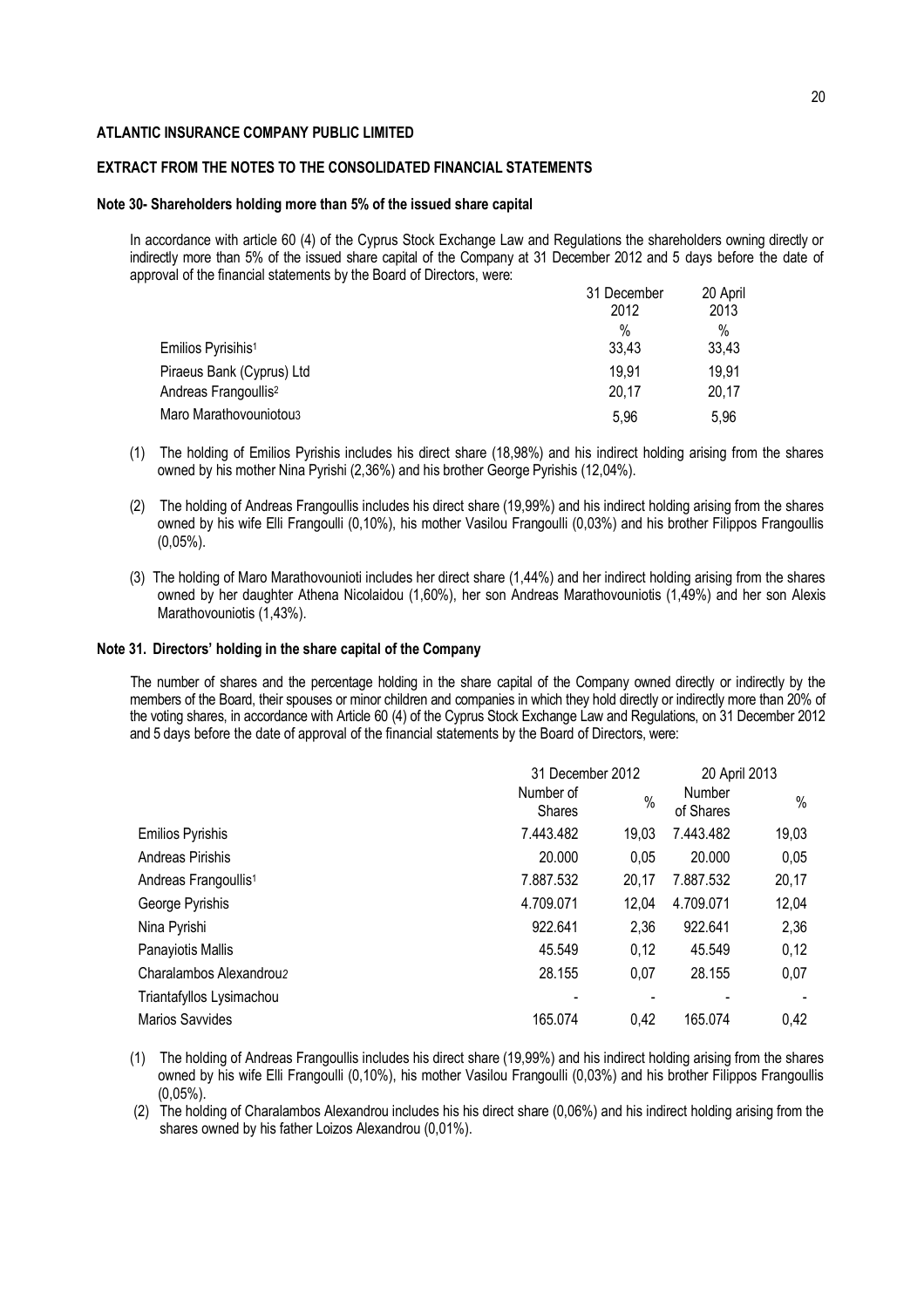## **EXTRACT FROM THE NOTES TO THE CONSOLIDATED FINANCIAL STATEMENTS**

#### **Note 36. Post balance sheet events and capital commitments**

On 25 March 2013 Cyprus and the Eurogroup (along with the International Monetary Fund) reached an agreement on the key elements of a future macroeconomic adjustment programme that includes the provision to the Republic of Cyprus of financial assistance amounting to €10 billion.

The Central Bank of Cyprus acting as the Consolidation Authority, issued on 29 March 2013 the Decree on the sale of part of the operations of the Cyprus Popular Bank and the Decree on the Rescue by own means of Bank of Cyprus, applying reorganisation measures and restructuring plans for the two banks under the Restructuring of Credit and other Institutions Act of 2013. The decrees provide, among others for the contribution of depositors over €100,000.

The bank deposits of the Group in the affected banks on March 26 2013 were:

| Bank Deposits of Atlantic Insurance                     |                      |
|---------------------------------------------------------|----------------------|
| Cyprus Popular Bank<br>Bank of Cyprus                   | €000<br>116<br>3.853 |
| Bank Deposits of the subsidiary Atlantic Securities Ltd |                      |
|                                                         | €000                 |
| Cyprus Popular Bank                                     |                      |
| Bank of Cyprus                                          | 211                  |

According to the Central Bank amended decrees dated April 21 2013, deposits of insurance companies which were exempted of any charge under the decrees issued on March 29 2013, following a review of the extent of the exceptions, it was decided that:

A) In the case of deposits in the Bank of Cyprus, 72,5% of the amount of deposits of insurance companies are excluded from the application of the provisions of paragraph 6. The remaining 27.5% of the deposits shall be subject to the provisions of paragraph 6 of the Decree on the conversion of deposits into equity shares at a percentage which has not yet been determined.

B) In the case of deposits in Cyprus Popular Bank, 72.5% of the deposits of insurance companies are transferred to the Bank of Cyprus pursuant to paragraph 5 (2) (c) and are exempt from the conversion provisions of paragraph 6. The remaining 27.5% of deposits will remain in the Cyprus Popular Bank and are expected to suffer significant loss depending on the final proceeds of the liquidation process.

The effect on the company's deposits cannot be calculated accurately since the final percentages that will apply in the two affected banks have not yet been determined. In the event that the final percentage of deposits that will be converted to equity in Bank of Cyprus is set at 60%, the total impact on the company's deposits, ignoring the value of the shares resulting from the conversion, will amount to approximately €0,66 million, while if the percentage of deposits subject to conversion is set at 50% then the effect will be limited to approximately €0.56 million. In both cases, the calculations are based on the assumption that the final loss rate in the Cyprus Popular Bank will be 100%. From the conversion of part of its bank deposits with the Bank of Cyprus, the company will receive class A ordinary shares of the Bank of Cyprus having a nominal value of €1 each. The management believes that given the information available today, the value of the shares that would result from the conversion of deposits in the Bank of Cyprus cannot be determined with certainty.

The deposits in excess of €100 thousand of the subsidiary Atlantic Securities Ltd with Bank of Cyprus will be affected to the extent of the final percentage of deposits that would be subject to equity conversion which has not yet been set, but is expected to range between 50%-60% of the nominal value of the deposits.

In addition, according to the Rescue with own means Decree for Bank of Cyprus which was issued by the Central Bank of Cyprus on March 29, 2013, all the rights of the existing ordinary shares of the bank have been suspended until the day of the reconversion of ordinary shares class D. The management considers that as a result of the above the value of the existing shares of the Bank of Cyprus has been affected dramatically and hence decided to make additional provision for the full impairment of the shares of Bank of Cyprus which the Company holds. The overall provision for the impairment of the above shares, which was recognised in the profit and loss account for the year ending 31 December 2012 amounted to €0,62 million.